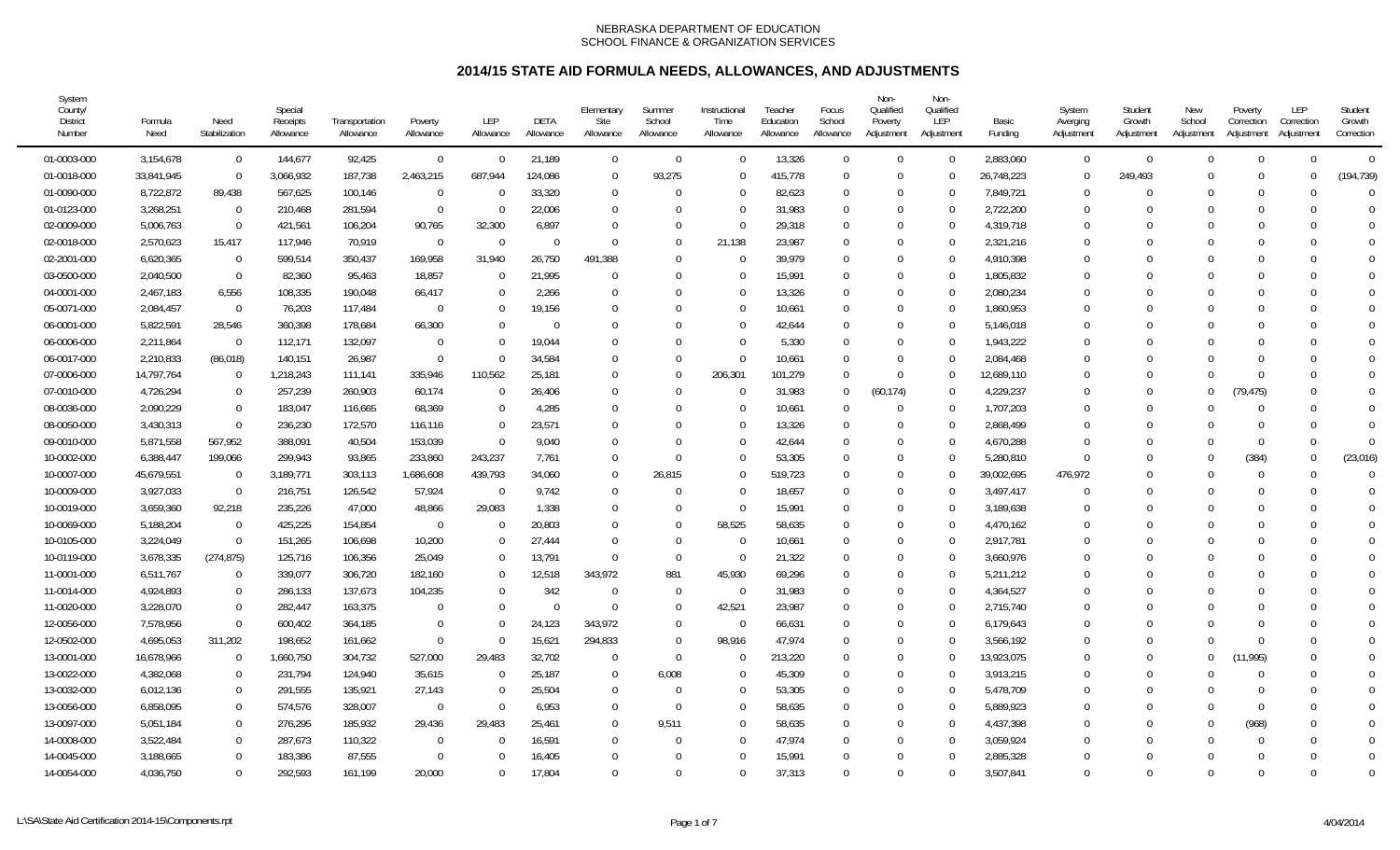| System<br>County/<br><b>District</b><br>Number | Formula<br>Need | Need<br>Stabilization | Special<br>Receipts<br>Allowance | Transportation<br>Allowance | Poverty<br>Allowance | <b>LEP</b><br>Allowance | DETA<br>Allowance | Elementary<br>Site<br>Allowance | Summer<br>School<br>Allowance | Instructional<br>Time<br>Allowance | Teacher<br>Education<br>Allowance | Focus<br>School<br>Allowance | Non-<br>Qualified<br>Poverty<br>Adjustment | Non-<br>Qualified<br>LEP<br>Adjustment | Basic<br>Funding | System<br>Averging<br>Adjustment | Student<br>Growth<br>Adjustment | New<br>School<br>Adjustment | Poverty<br>Correction<br>Adjustment | LEP<br>Correction<br>Adjustment | Student<br>Growth<br>Correction |
|------------------------------------------------|-----------------|-----------------------|----------------------------------|-----------------------------|----------------------|-------------------------|-------------------|---------------------------------|-------------------------------|------------------------------------|-----------------------------------|------------------------------|--------------------------------------------|----------------------------------------|------------------|----------------------------------|---------------------------------|-----------------------------|-------------------------------------|---------------------------------|---------------------------------|
| 14-0101-000                                    | 2,419,843       | (80, 260)             | 147,903                          | 105,567                     | 18,495               | $\Omega$                | $\Omega$          | $\mathbf 0$                     | $\Omega$                      | $\mathbf 0$                        | 13,326                            | $\Omega$                     | $\Omega$                                   | $\Omega$                               | 2,214,812        | $\overline{0}$                   | 0                               | $\Omega$                    | $\Omega$                            | $\theta$                        | $\Omega$                        |
| 14-0541-000                                    | 2,005,858       | (318, 362)            | 178,205                          | 100,437                     | 7,318                | $\Omega$                | 17,373            | $\Omega$                        | $\Omega$                      | $\overline{0}$                     | 10,661                            | $\Omega$                     | $\Omega$                                   |                                        | 2,010,226        | $\Omega$                         |                                 | $\cap$                      |                                     | $\Omega$                        | $\bigcap$                       |
| 15-0010-000                                    | 6,794,967       | $\mathbf 0$           | 272,783                          | 296,293                     | 115,630              | 93,021                  | 112,016           | $\overline{0}$                  | $\Omega$                      | 31,529                             | 63,966                            | $\Omega$                     | $\Omega$                                   | $\Omega$                               | 5,809,730        | $\Omega$                         |                                 |                             |                                     | $\Omega$                        | $\Omega$                        |
| 15-0536-000                                    | 3,082,395       | $\overline{0}$        | 155,230                          | 258,121                     | 94,690               | 5,950                   | 10,255            | $\Omega$                        | $\Omega$                      | $\Omega$                           | 13,326                            | $\Omega$                     | $\Omega$                                   | $\Omega$                               | 2,544,822        | $\Omega$                         |                                 |                             | $\cap$                              | $\Omega$                        | $\theta$                        |
| 16-0006-000                                    | 7,986,518       | 749,503               | 659,400                          | 82,554                      | $\Omega$             | $\Omega$                | 18,101            | 343,972                         | $\Omega$                      | $\Omega$                           | 95,949                            | $\Omega$                     | $\Omega$                                   | $\Omega$                               | 6,037,040        | $\Omega$                         |                                 |                             |                                     | $\Omega$                        | $\Omega$                        |
| 16-0030-000                                    | 2,404,774       | $\Omega$              | 121,655                          | 104,861                     | 81,450               |                         | 10,656            | $\Omega$                        | $\Omega$                      | $\Omega$                           | 26,652                            | $\Omega$                     | $\Omega$                                   |                                        | 2,059,499        | $\Omega$                         |                                 |                             | $\Omega$                            | $\Omega$                        | $\Omega$                        |
| 17-0001-000                                    | 11,853,590      | $\overline{0}$        | 490,031                          | 140,904                     | 197,779              | 67,975                  | 19,642            | $\Omega$                        | $\Omega$                      | $\Omega$                           | 87,953                            | $\Omega$                     | $\Omega$                                   |                                        | 10,849,305       | $\Omega$                         |                                 |                             |                                     | $\Omega$                        | $\bigcap$                       |
| 17-0003-000                                    | 3,054,521       | 4,228                 | 70,505                           | 148,301                     | 47,600               | $\Omega$                | 7,936             | $\Omega$                        | $\Omega$                      | $\Omega$                           | 10,661                            | $\Omega$                     | $\Omega$                                   | $\Omega$                               | 2,765,291        | $\Omega$                         |                                 |                             |                                     | $\Omega$                        | $\Omega$                        |
| 17-0009-000                                    | 2,951,464       | 47,116                | 144,777                          | 178,881                     | $\overline{0}$       | $\Omega$                | 9,159             | $\Omega$                        | $\Omega$                      | 42,199                             | 21,322                            | $\Omega$                     | $\Omega$                                   | $\Omega$                               | 2,508,011        | $\Omega$                         |                                 |                             |                                     | <sup>0</sup>                    | $\Omega$                        |
| 18-0002-000                                    | 4,907,570       | $\Omega$              | 203,498                          | 142,701                     | 35,700               | 44,200                  | 15,636            | $\Omega$                        | $\Omega$                      | $\Omega$                           | 45,309                            | $\Omega$                     | $\Omega$                                   | $\Omega$                               | 4,420,526        | $\Omega$                         |                                 |                             |                                     | <sup>0</sup>                    | $\Omega$                        |
| 18-0011-000                                    | 3,858,502       | $\Omega$              | 295,274                          | 93,722                      | 46,665               | 85,657                  | 2,949             | $\Omega$                        | $\Omega$                      | $\Omega$                           | 18,657                            | $\Omega$                     | $\Omega$                                   |                                        | 3,315,579        | $\Omega$                         |                                 |                             |                                     |                                 | $\bigcap$                       |
| 19-0039-000                                    | 2,382,170       | $\Omega$              | 56,951                           | 64,127                      | -0                   |                         | 29,778            | $\Omega$                        | $\Omega$                      | $\Omega$                           | 21,322                            | $\Omega$                     | $\Omega$                                   | $\Omega$                               | 2,209,991        | 0                                |                                 |                             |                                     | $\Omega$                        | $\bigcap$                       |
| 19-0058-000                                    | 2,640,404       | (242, 143)            | 209,161                          | 157,621                     | $\Omega$             |                         | 21,450            | $\Omega$                        | $\Omega$                      | $\Omega$                           | 15,991                            | $\Omega$                     | $\Omega$                                   | $\Omega$                               | 2,478,323        | $\Omega$                         |                                 | $\Gamma$                    | $\Omega$                            | <sup>0</sup>                    | $\bigcap$                       |
| 19-0070-000                                    | 3,641,350       | 459,340               | 180,943                          | 149,920                     | $\Omega$             | $\Omega$                | 11,565            | $\Omega$                        | $\Omega$                      | $\Omega$                           | 13,326                            | $\Omega$                     | $\Omega$                                   | $\Omega$                               | 2,853,141        | $\Omega$                         |                                 | $\Omega$                    | (26, 886)                           | $\Omega$                        | $\Omega$                        |
| 19-0123-000                                    | 17,192,839      | $\Omega$              | 812,389                          | -0                          | 941,826              | 638,158                 | $\Omega$          | $\Omega$                        | 39,195                        | 365,169                            | 141,258                           | $\Omega$                     | $\Omega$                                   | $\Omega$                               | 14,254,844       | $\Omega$                         |                                 |                             | $\Omega$                            | $\Omega$                        | $\Omega$                        |
| 20-0001-000                                    | 9,173,351       | $\Omega$              | 653,408                          | 112,695                     | 429,760              | 132,675                 | 13,043            | 245,694                         | - 0                           | 106,711                            | 69,296                            | $\Omega$                     | $\Omega$                                   |                                        | 7,515,574        | $\Omega$                         |                                 | $\Omega$                    | $\Omega$                            | $\Omega$                        | (105, 505)                      |
| 20-0020-000                                    | 3,431,840       | $\overline{0}$        | 203,119                          | 66,390                      | 97,161               |                         | 0                 | - 0                             | 6,508                         | 78,088                             | 18,657                            | $\Omega$                     | $\Omega$                                   |                                        | 2,949,644        | $\Omega$                         |                                 | 12,272                      | $\Omega$                            | ∩                               | $\bigcap$                       |
| 20-0030-000                                    | 5,748,467       | (83, 737)             | 347,536                          | 204,338                     | $\Omega$             |                         | 23,340            | $\mathbf 0$                     | $\Omega$                      | 221,650                            | 55,970                            | $\Omega$                     | $\Omega$                                   | $\Omega$                               | 4,979,370        | $\Omega$                         |                                 | $\Omega$                    |                                     | ſ                               | $\Omega$                        |
| 21-0015-000                                    | 3,367,612       | (139, 345)            | 180,461                          | 212,225                     | $\Omega$             | $\Omega$                | 12,926            | $\Omega$                        | - 0                           | 183,580                            | 18,657                            | $\Omega$                     | $\Omega$                                   | $\Omega$                               | 2,899,108        | $\Omega$                         |                                 | $\Omega$                    | $\Omega$                            | $\Omega$                        | $\Omega$                        |
| 21-0025-000                                    | 9,311,912       | $\Omega$              | 647.519                          | 207,469                     | 171,420              | 33.575                  | 27,563            | $\Omega$                        | 19,228                        | $\Omega$                           | 74,627                            | $\Omega$                     | $\Omega$                                   | $\Omega$                               | 7,689,934        | $\Omega$                         |                                 | 440.576                     |                                     | <sup>0</sup>                    | $\Omega$                        |
| 21-0044-000                                    | 2,555,525       | $\Omega$              | 118,600                          | 129,745                     | 59,510               |                         | 27,940            | $\Omega$                        | $\Omega$                      | $\Omega$                           | $\Omega$                          | $\Omega$                     | $\Omega$                                   |                                        | 2,219,731        | $\Omega$                         |                                 | $\cap$                      |                                     | ∩                               | $\bigcap$                       |
| 21-0084-000                                    | 2,718,204       | $\Omega$              | 69,216                           | 133,928                     | 44,200               |                         | 10,523            | $\Omega$                        | $\Omega$                      | $\Omega$                           | 7,996                             | $\Omega$                     | $\Omega$                                   |                                        | 2,452,342        | $\Omega$                         |                                 |                             |                                     | ∩                               | $\bigcap$                       |
| 21-0089-000                                    | 2,336,794       | $\Omega$              | 81,609                           | 164,808                     | 29,150               | $\Omega$                | 18,700            | $\Omega$                        | $\Omega$                      | $\Omega$                           | 7,996                             | $\Omega$                     | $\Omega$                                   | $\Omega$                               | 2,034,532        | $\Omega$                         |                                 |                             |                                     | $\Omega$                        | $\bigcap$                       |
| 21-0180-000                                    | 2,907,939       | $\Omega$              | 152,562                          | 166,121                     | 42,498               | $\Omega$                | 18,041            | $\Omega$                        | $\Omega$                      | $\Omega$                           | 18,657                            | $\Omega$                     | $\Omega$                                   | $\Omega$                               | 2,510,060        | $\Omega$                         |                                 |                             | $\Omega$                            | $\Omega$                        | $\bigcap$                       |
| 22-0011-000                                    | 39,821,788      | $\Omega$              | 3,046,082                        | 392,270                     | 3,825,000            | 1,270,239               | 38,804            | 294,833                         | 85.686                        | 1,397,058                          | 333,156                           | $\Omega$                     | $\Omega$                                   | $\Omega$                               | 28,686,159       | $\Omega$                         | 553.912                         |                             |                                     | <sup>0</sup>                    | (101, 410)                      |
| 22-0031-000                                    | 4,996,335       | $\Omega$              | 286,030                          | 100,165                     | 123,587              |                         | 15,115            | $\Omega$                        | $\Omega$                      | $\Omega$                           | 42,644                            | $\Omega$                     | $\Omega$                                   |                                        | 4,428,794        | $\Omega$                         |                                 |                             | $\Omega$                            |                                 | $\bigcap$                       |
| 23-0002-000                                    | 9,340,423       | $\overline{0}$        | 318,334                          | 76,144                      | 451,747              | 103,192                 | 28,801            | $\Omega$                        | $\Omega$                      | 26,678                             | 117,271                           | $\Omega$                     | $\Omega$                                   | $\Omega$                               | 8,218,257        | $\Omega$                         |                                 | $\Gamma$                    | $\Omega$                            | ſ                               | $\bigcap$                       |
| 23-0071-000                                    | 3,150,971       | $\Omega$              | 137,171                          | 45,952                      | 148,855              | $\Omega$                | 10,395            | $\Omega$                        | $\Omega$                      | $\Omega$                           | 18,657                            | $\Omega$                     | $\Omega$                                   | ∩                                      | 2,789,942        | $\Omega$                         |                                 | $\Omega$                    |                                     | ∩                               | $\bigcap$                       |
| 24-0001-000                                    | 29,027,904      | 343,754               | 1,139,597                        | 206,663                     | 3,153,642            | 2,422,544               | $\Omega$          | $\Omega$                        | 594,217                       | $\Omega$                           | 133,262                           | $\Omega$                     | $\Omega$                                   | $\Omega$                               | 20,918,114       | $\Omega$                         |                                 | 116,111                     |                                     | $\Omega$                        | $\bigcap$                       |
| 24-0004-000                                    | 3,796,776       | $\Omega$              | 154,502                          | 135,387                     | 74,439               | $\Omega$                | 12,988            | $\Omega$                        | - 0                           | 40,514                             | 23,987                            | $\Omega$                     | $\Omega$                                   | $\Omega$                               | 3,354,959        | $\Omega$                         | U                               | $\Omega$                    |                                     | $\Omega$                        | $\Omega$                        |
| 24-0011-000                                    | 9,791,847       | $\Omega$              | 520,471                          | $\Omega$                    | 481,950              | 41,225                  | 25,480            | $\Omega$                        | $\Omega$                      | 285,186                            | 87,953                            | $\Omega$                     | $\Omega$                                   |                                        | 8,281,108        | $\Omega$                         | 68,475                          |                             | $\Omega$                            | $\Omega$                        | $\sqrt{ }$                      |
| 24-0020-000                                    | 9,718,359       | $\overline{0}$        | 376,120                          | 140,800                     | 153,000              | - 0                     | 10,644            | $\Omega$                        | 34,092                        | 421,810                            | 109,275                           | $\Omega$                     | $\Omega$                                   | $\Omega$                               | 8,472,618        | $\Omega$                         |                                 |                             |                                     | ∩                               | $\bigcap$                       |
| 24-0101-000                                    | 2,789,057       | $\mathbf 0$           | 85,385                           | 103,232                     | 64,600               | 16,150                  | 6,628             | $\overline{0}$                  | 0                             | $\Omega$                           | 5,330                             | $\Omega$                     | $\Omega$                                   | $\Omega$                               | 2,507,731        | $\Omega$                         |                                 |                             |                                     | $\Omega$                        | $\bigcap$                       |
| 25-0025-000                                    | 3,296,144       | $\overline{0}$        | 152,965                          | 92,097                      | $\mathbf 0$          | $\Omega$                | 24,853            | $\Omega$                        | $\Omega$                      | $\Omega$                           | 2,665                             | $\Omega$                     | $\Omega$                                   | $\Omega$                               | 3,023,565        | $\Omega$                         |                                 |                             | $\Omega$                            | $\Omega$                        | $\bigcap$                       |
| 25-0095-000                                    | 2,654,238       | (5, 433)              | 145,278                          | 55,572                      | 45,159               |                         | 5,998             | $\Omega$                        | $\Omega$                      | $\Omega$                           | 10,661                            | $\Omega$                     | $\Omega$                                   | $\Omega$                               | 2,397,003        | $\Omega$                         |                                 |                             | $\Omega$                            | $\Omega$                        | $\Omega$                        |
| 26-0001-000                                    | 5,018,924       | $\Omega$              | 252,915                          | 146,702                     | 42,925               |                         | $\Omega$          | $\Omega$                        | $\Omega$                      | 23,034                             | 39,979                            | $\Omega$                     | $\Omega$                                   |                                        | 4,540,317        | $\Omega$                         |                                 |                             | $\Omega$                            | $\Omega$                        | (26, 947)                       |
| 26-0024-000                                    | 1,918,620       | $\Omega$              | 138,972                          | 62,233                      | 10,113               |                         | 20,359            | $\Omega$                        | $\Omega$                      | $\Omega$                           | 15,991                            | $\Omega$                     | $\Omega$                                   |                                        | 1,670,951        | $\Omega$                         |                                 |                             |                                     | $\Omega$                        | $\bigcap$                       |
| 26-0070-000                                    | 3,028,855       | $\Omega$              | 175,242                          | 166,372                     | 37,024               | $\Omega$                | 15,370            | $\Omega$                        | $\Omega$                      | 25,895                             | 23,987                            | $\Omega$                     | (37, 024)                                  | $\Omega$                               | 2,664,614        | $\Omega$                         | U                               | $\Omega$                    | (42, 625)                           | $\Omega$                        | $\Omega$                        |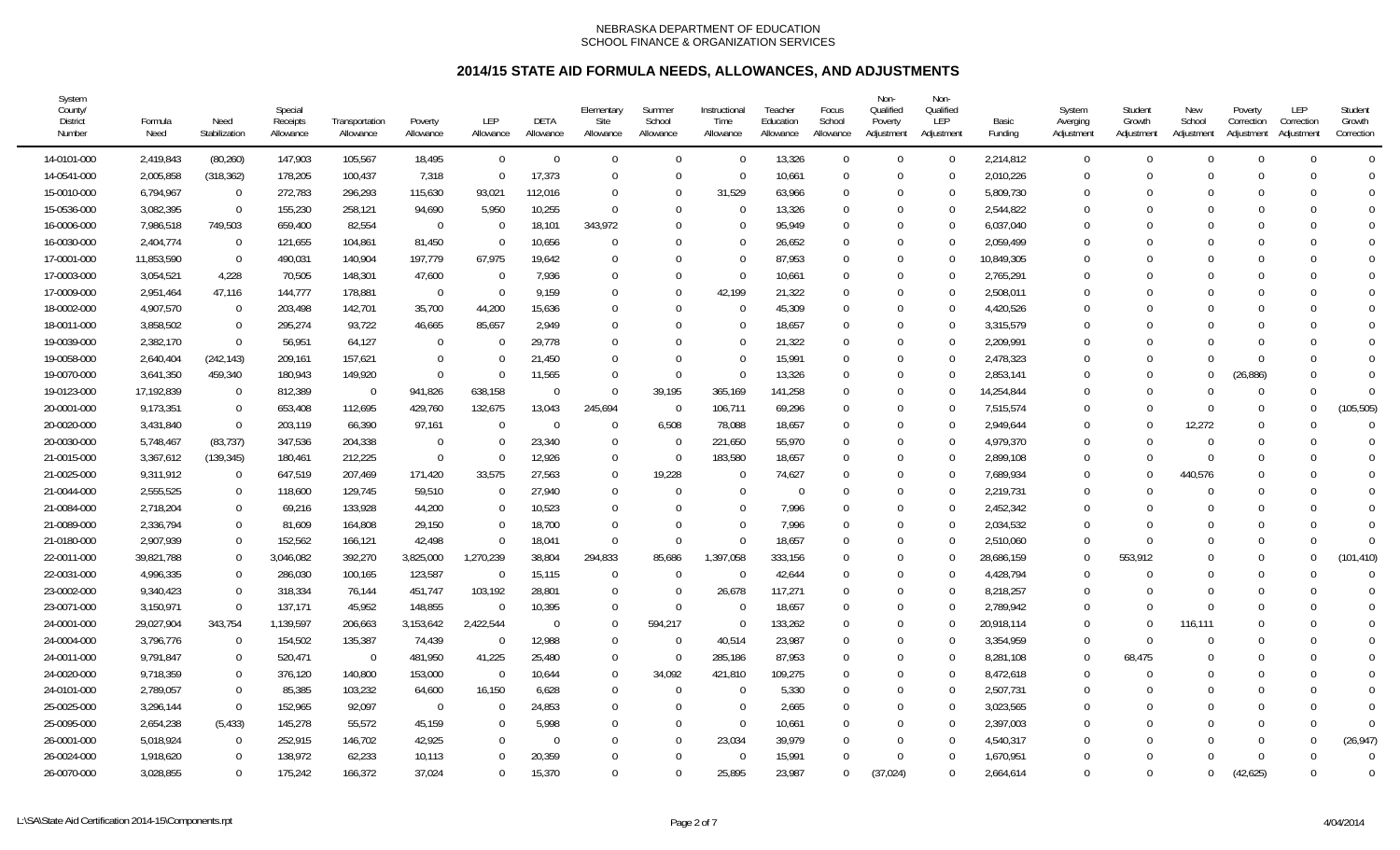| System<br>County/<br><b>District</b><br>Number | Formula<br>Need | Need<br>Stabilization | Special<br>Receipts<br>Allowance | Transportation<br>Allowance | Poverty<br>Allowance | <b>LEP</b><br>Allowance | DETA<br>Allowance | Elementary<br>Site<br>Allowance | Summer<br>School<br>Allowance | Instructional<br>Time<br>Allowance | Teacher<br>Education<br>Allowance | Focus<br>School<br>Allowance | Non-<br>Qualified<br>Poverty<br>Adjustment | Non-<br>Qualified<br>LEP<br>Adjustment | Basic<br>Funding | System<br>Averging<br>Adjustment | Student<br>Growth<br>Adjustment | New<br>School<br>Adjustment | Poverty<br>Correction<br>Adjustment | LEP<br>Correction<br>Adjustment | Student<br>Growth<br>Correction |
|------------------------------------------------|-----------------|-----------------------|----------------------------------|-----------------------------|----------------------|-------------------------|-------------------|---------------------------------|-------------------------------|------------------------------------|-----------------------------------|------------------------------|--------------------------------------------|----------------------------------------|------------------|----------------------------------|---------------------------------|-----------------------------|-------------------------------------|---------------------------------|---------------------------------|
| 26-0561-000                                    | 3,402,871       | $\overline{0}$        | 205,877                          | 125,769                     | 55,747               | 29,483                  | 2,795             | $\mathbf 0$                     | $\Omega$                      | $\Omega$                           | 23,987                            | $\Omega$                     | $\Omega$                                   | $\Omega$                               | 2,959,213        | $\overline{0}$                   | $\Omega$                        | $\Omega$                    | $\Omega$                            | $\Omega$                        | $\Omega$                        |
| 27-0001-000                                    | 41,669,455      | $\overline{0}$        | 2,522,292                        | 350,949                     | 2,520,247            | 882,861                 | $\mathbf{0}$      | $\overline{0}$                  | 63,250                        | 1,295,096                          | 501,066                           | $\Omega$                     | $\Omega$                                   |                                        | 33,349,990       | 183,703                          | U                               | $\Omega$                    |                                     | $\Omega$                        | $\bigcap$                       |
| 27-0062-000                                    | 3,026,032       | $\Omega$              | 167,193                          | 31,919                      | 34,000               | -0                      | 15,129            | $\overline{0}$                  | $\Omega$                      | $\mathbf{0}$                       | 15,991                            | $\Omega$                     | $\Omega$                                   | ∩                                      | 2,761,799        | $\Omega$                         |                                 | $\Omega$                    |                                     | $\bigcap$                       | $\bigcap$                       |
| 27-0594-000                                    | 6,051,753       | $\Omega$              | 383,356                          | 226,723                     | 34,000               | 63,750                  | 14,902            | $\Omega$                        | $\Omega$                      | 167,387                            | 53,305                            | $\Omega$                     | $\Omega$                                   | $\Omega$                               | 5,103,377        | $\Omega$                         | 4,953                           | $\Omega$                    | $\Omega$                            | $\Omega$                        | $\bigcap$                       |
| 27-0595-000                                    | 6,241,131       | $\Omega$              | 304,033                          | 190,721                     | $\Omega$             |                         | 23,307            | $\Omega$                        | 418                           | $\Omega$                           | 82,623                            | $\Omega$                     | $\Omega$                                   | $\Omega$                               | 5,417,541        | $\Omega$                         | 24,637                          | 171,475                     | $\Omega$                            | $\Omega$                        | 26,377                          |
| 28-0001-000                                    | 495,304,497     | 3,196,201             | 28,602,956                       | 18,668,768                  | 45,410,426           | 16,631,301              | 60,958            | $\Omega$                        | 6,863,602                     | $\Omega$                           | 4,949,360                         | 342,989                      | $\Omega$                                   |                                        | 363,340,994      | 5,904,615                        |                                 | 1,332,327                   | $\Omega$                            | $\Omega$                        | $\bigcap$                       |
| 28-0010-000                                    | 61,723,992      | $\Omega$              | 3,831,508                        | 599,197                     | 23,829               | 120,390                 | 50,994            | $\overline{0}$                  | 73,906                        | $\Omega$                           | 767,591                           | $\Omega$                     | $\Omega$                                   |                                        | 50,856,921       | 835,214                          | 2,546,179                       | 1,612,829                   | $\Omega$                            | $\Omega$                        | 405,435                         |
| 28-0015-000                                    | 8,695,205       | (73, 041)             | 658,495                          | 247,777                     | 228,376              | 29,483                  | 22,285            | $\overline{0}$                  | 6,892                         | 121,903                            | 98,614                            | $\Omega$                     | $\Omega$                                   | ∩                                      | 7,354,421        | $\Omega$                         | $\Omega$                        | $\Omega$                    | $\Omega$                            | $\Omega$                        | $\bigcap$                       |
| 28-0017-000                                    | 201,347,446     | $\overline{0}$        | 11,457,688                       | 1,611,277                   | 994,500              | 765,000                 | 552,498           | $\overline{0}$                  | 380,408                       | 8,686,624                          | 2,444,030                         | $\Omega$                     | $\Omega$                                   | ∩                                      | 170,852,461      | 3,337,068                        | 1,158,836                       | $\Omega$                    | $\Omega$                            | $\Omega$                        | (892, 943)                      |
| 28-0054-000                                    | 28,341,908      | $\Omega$              | 2,484,298                        | 137,445                     | 1,797,178            | 434,879                 | 91,910            | $\overline{0}$                  | 6,158                         | $\Omega$                           | 346,482                           | $\Omega$                     | $\Omega$                                   |                                        | 23,043,559       | $\Omega$                         |                                 | $\Omega$                    |                                     | $\Omega$                        | $\Omega$                        |
| 28-0059-000                                    | 15,890,223      | $\Omega$              | 572,571                          | 192,236                     | 23,304               | 29,483                  | 21,646            | $\overline{0}$                  | 29,553                        | $\Omega$                           | 186,567                           | $\Omega$                     | $\Omega$                                   |                                        | 14, 145, 458     | $\theta$                         | 667,702                         | $\Omega$                    | $\Omega$                            | $\Omega$                        | 21,702                          |
| 28-0066-000                                    | 55,799,234      | 447,704               | 3,518,249                        | 1,006,378                   | 369,974              | 351,343                 | 299,208           | $\overline{0}$                  | 202,324                       | 2,900,288                          | 746,269                           | $\Omega$                     | $\Omega$                                   |                                        | 45,093,788       | 863,711                          |                                 | $\cup$                      | $\Omega$                            | $\Omega$                        | $\Omega$                        |
| 29-0117-000                                    | 5,399,917       | $\Omega$              | 137,192                          | 532,594                     | 160,297              | 30,173                  | 23,237            | 245,694                         | $\overline{0}$                | $\Omega$                           | 39,979                            | $\Omega$                     | $\Omega$                                   | $\Omega$                               | 4,239,809        | $\Omega$                         |                                 | $\Omega$                    | $\Omega$                            | (9,058)                         | $\Omega$                        |
| 30-0001-000                                    | 2,841,598       | $\Omega$              | 212,527                          | 162,688                     | $\mathbf 0$          | $\Omega$                | 6,152             | $\overline{0}$                  | $\overline{0}$                | $\Omega$                           | 13,326                            | $\Omega$                     | $\Omega$                                   | $\Omega$                               | 2,446,905        | $\Omega$                         |                                 | $\Omega$                    | $\Omega$                            | $\Omega$                        | $\Omega$                        |
| 30-0025-000                                    | 6,196,621       | $\Omega$              | 772,352                          | 221,736                     | $\Omega$             |                         | 9,679             | $\overline{0}$                  | 7,450                         | $\Omega$                           | 58,635                            | $\Omega$                     | $\Omega$                                   | $\Omega$                               | 5,126,768        | $\Omega$                         |                                 |                             |                                     | $\Omega$                        | $\mathbf 0$                     |
| 30-0054-000                                    | 2,301,585       | $\Omega$              | 95,439                           | 63,378                      | $\Omega$             |                         | 14,617            | $\overline{0}$                  | $\Omega$                      | $\Omega$                           | 18,657                            | $\Omega$                     | $\Omega$                                   |                                        | 2,109,494        | $\Omega$                         |                                 |                             | $\Omega$                            | $\Omega$                        | $\Omega$                        |
| 31-0506-000                                    | 4,053,388       | $\mathbf 0$           | 268,718                          | 212,686                     | 68,000               |                         | 4,833             | $\overline{0}$                  | $\Omega$                      | $\Omega$                           | 29,318                            | $\Omega$                     | $\Omega$                                   | 0                                      | 3,469,833        | $\mathbf 0$                      |                                 |                             |                                     | ∩                               | $\Omega$                        |
| 32-0046-000                                    | 2,597,054       | $\Omega$              | 41,448                           | 195,033                     | 17,790               |                         | 18,700            | $\overline{0}$                  | $\Omega$                      | $\Omega$                           | 10,661                            | $\Omega$                     | $\Omega$                                   | $\Omega$                               | 2,313,422        | $\Omega$                         |                                 |                             |                                     | $\Omega$                        | $\Omega$                        |
| 32-0095-000                                    | 2,927,836       | 2,478                 | 169,070                          | 132,691                     | 33,150               |                         | 18,700            | $\Omega$                        | 2,689                         | $\Omega$                           | 10,661                            | $\Omega$                     | $\Omega$                                   | $\Omega$                               | 2,558,397        | $\Omega$                         |                                 |                             |                                     | $\Omega$                        | $\Omega$                        |
| 32-0125-000                                    | 3,013,405       | $\overline{0}$        | 150,676                          | 198,502                     | 74,402               |                         | 39,786            | $\Omega$                        | $\Omega$                      | $\Omega$                           | 39,979                            | $\Omega$                     | $\Omega$                                   | $\Omega$                               | 2,510,060        | $\Omega$                         |                                 |                             |                                     | $\Omega$                        | $\Omega$                        |
| 33-0018-000                                    | 3,856,905       | $\Omega$              | 259,281                          | 137,685                     | 83,722               | 37,799                  | 15,163            | $\Omega$                        | $\sqrt{ }$                    | $\Omega$                           | 29,318                            | $\Omega$                     | $\Omega$                                   | $\Omega$                               | 3,293,937        | $\Omega$                         |                                 |                             |                                     |                                 | $\mathbf 0$                     |
| 33-0021-000                                    | 4,304,593       | $\Omega$              | 154,482                          | 234,785                     | 54,345               |                         | 21,082            | $\mathbf{0}$                    | C                             | $\Omega$                           | 18,657                            | $\Omega$                     | $\Omega$                                   | $\Omega$                               | 3,821,243        | $\Omega$                         |                                 |                             |                                     | ∩                               | $\bigcap$                       |
| 33-0540-000                                    | 5,455,774       | $\Omega$              | 425,262                          | 328,566                     | 136,000              | $\Omega$                | 33,466            | $\mathbf{0}$                    | $\Omega$                      | $\Omega$                           | 23,987                            | $\Omega$                     | $\Omega$                                   | $\Omega$                               | 4,508,493        | $\Omega$                         |                                 |                             |                                     | $\Omega$                        | $\Omega$                        |
| 34-0001-000                                    | 4,970,187       | $\Omega$              | 456,446                          | 97,343                      | 102,000              | $\Omega$                | 15,802            | $\Omega$                        | $\Omega$                      | $\Omega$                           | 21,322                            | $\Omega$                     | $\Omega$                                   | $\Omega$                               | 4,277,274        | $\Omega$                         |                                 |                             | $\Omega$                            | $\Omega$                        | $\Omega$                        |
| 34-0015-000                                    | 19,267,977      | $\Omega$              | 1,633,406                        | 338,788                     | 1,096,085            | 29,483                  | 22,918            | $\Omega$                        | $\Omega$                      | $\Omega$                           | 223,881                           | $\Omega$                     | $\Omega$                                   | $\Omega$                               | 15,923,417       | $\Omega$                         |                                 |                             |                                     | $\Omega$                        | $\overline{0}$                  |
| 34-0034-000                                    | 4,841,696       | $\Omega$              | 181,888                          | 188,137                     | 45,475               |                         | 2,030             | $\Omega$                        | $\Omega$                      | 4,005                              | 55,970                            | $\Omega$                     | $\Omega$                                   |                                        | 4,364,190        | $\Omega$                         |                                 |                             |                                     | $\Omega$                        | $\Omega$                        |
| 34-0100-000                                    | 3,231,225       | $\Omega$              | 135,680                          | 191,286                     | $\overline{0}$       | $\cap$                  | $\Omega$          | $\Omega$                        | $\Omega$                      | $\Omega$                           | 18,657                            | $\Omega$                     | $\Omega$                                   | $\Omega$                               | 2,885,602        | $\Omega$                         |                                 |                             |                                     | $\Omega$                        | $\bigcap$                       |
| 35-0001-000                                    | 3,499,525       | 145,738               | 317,261                          | 66,512                      | 111,753              | 12,750                  | 20,918            | $\Omega$                        | $\Omega$                      | $\Omega$                           | 18,657                            | $\Omega$                     | $\Omega$                                   | $\Omega$                               | 2,805,937        | $\Omega$                         |                                 |                             |                                     | $\Omega$                        | $\bigcap$                       |
| 36-0100-000                                    | 4,132,096       | $\Omega$              | 151,993                          | 94,713                      | 74,398               |                         | 11,632            | 49,139                          | $\Omega$                      | $\Omega$                           | 37,313                            | $\Omega$                     | $\Omega$                                   | $\Omega$                               | 3,712,908        | $\Omega$                         |                                 |                             |                                     | $\Omega$                        | $\mathbf{C}$                    |
| 37-0030-000                                    | 3,254,891       | $\Omega$              | 258,236                          | 134,251                     | $\mathbf 0$          | $\Omega$                | $\Omega$          | $\Omega$                        | $\Omega$                      | $\Omega$                           | 18,657                            | $\Omega$                     | $\Omega$                                   | $\Omega$                               | 2,843,748        | $\Omega$                         |                                 |                             |                                     | $\Omega$                        | $\Omega$                        |
| 38-0011-000                                    | 2,480,883       | $\Omega$              | 102,782                          | 184,808                     | $\Omega$             |                         | 6,463             | $\Omega$                        | $\sqrt{ }$                    | $\Omega$                           | 7,996                             | $\Omega$                     | $\Omega$                                   |                                        | 2,178,835        | $\Omega$                         |                                 |                             |                                     |                                 | $\Omega$                        |
| 39-0010-000                                    | 2,704,362       | $\overline{0}$        | 152,106                          | 134,332                     | 42,500               | 8,500                   | 42,506            | $\Omega$                        | $\Omega$                      | $\Omega$                           | 7,996                             | $\Omega$                     | $\Omega$                                   | $\Omega$                               | 2,316,422        | $\Omega$                         |                                 | $\Omega$                    |                                     | $\Omega$                        | $\bigcap$                       |
| 39-0055-000                                    | 1,923,938       | $\Omega$              | 50,870                           | $\Omega$                    | 57,281               | $\Omega$                | 10,323            | $\Omega$                        | $\Omega$                      | $\Omega$                           | 5,330                             | $\Omega$                     | $\Omega$                                   | $\Omega$                               | 1,800,133        | $\Omega$                         |                                 |                             |                                     | $\Omega$                        | $\Omega$                        |
| 39-0501-000                                    | 2,377,862       | 226,277               | 80,220                           | 89,328                      | 34,000               | $\Omega$                | 36,205            | $\Omega$                        | $\Omega$                      | $\Omega$                           | 13,326                            | $\Omega$                     | $\Omega$                                   | $\Omega$                               | 1,898,505        | $\Omega$                         |                                 |                             |                                     | $\Omega$                        | $\theta$                        |
| 40-0002-000                                    | 81,678,347      | $\Omega$              | 5,325,690                        | 50,133                      | 4,441,250            | 3,584,678               | $\Omega$          | $\Omega$                        | 51,079                        | $\Omega$                           | ,031,450                          | $\Omega$                     | $\Omega$                                   | $\Omega$                               | 65,809,346       | 1,384,722                        |                                 |                             |                                     | $\Omega$                        | $\overline{0}$                  |
| 40-0082-000                                    | 14,688,816      | $\Omega$              | 615,548                          | 256,286                     | 238,886              | 43,350                  | 18,460            | 1,326,748                       | 26,687                        | $\Omega$                           | 122,601                           | $\Omega$                     | $\Omega$                                   | $\Omega$                               | 12,040,248       | $\Omega$                         |                                 | $\Omega$                    | $\Omega$                            | $\Omega$                        | $\theta$                        |
| 40-0083-000                                    | 6,059,046       | $\Omega$              | 344,170                          | 142,815                     | 263,604              | 135,132                 | $\overline{0}$    | $\Omega$                        | $\sqrt{ }$                    | $\Omega$                           | 42,644                            | $\Omega$                     | $\Omega$                                   |                                        | 5,150,420        | $\Omega$                         |                                 | $\Omega$                    | (543)                               | (19, 196)                       | $\Omega$                        |
| 40-0126-000                                    | 5,565,653       | $\Omega$              | 390,525                          | 146,572                     | 17,435               | 8,718                   | 20,672            | $\Omega$                        | $\Omega$                      | 19,608                             | 39.979                            | $\Omega$                     | $\Omega$                                   | $\Omega$                               | 4,922,144        | $\Omega$                         | $\cap$                          | $\Omega$                    | $\cap$                              | $\Omega$                        | $\Omega$                        |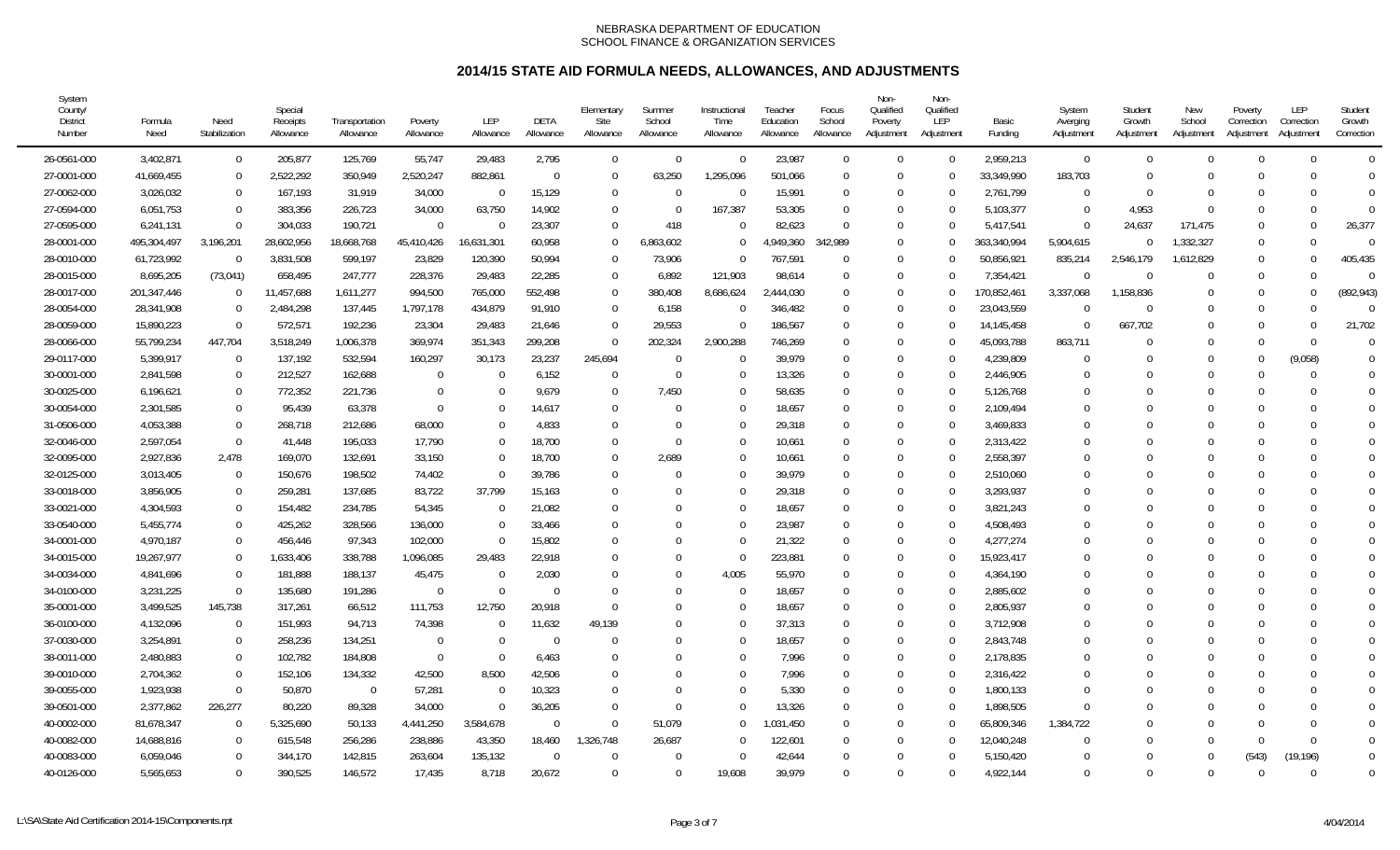| System<br>County/<br><b>District</b><br>Number | Formula<br>Need | Need<br>Stabilization | Special<br>Receipts<br>Allowance | Transportation<br>Allowance | Poverty<br>Allowance | LEP<br>Allowance | DETA<br>Allowance | Elementary<br>Site<br>Allowance | Summer<br>School<br>Allowance | Instructional<br>Time<br>Allowance | Teacher<br>Education<br>Allowance | Focus<br>School<br>Allowance | Non-<br>Qualified<br>Poverty<br>Adjustment | Non-<br>Qualified<br>LEP<br>Adjustment | Basic<br>Funding | System<br>Averging<br>Adjustment | Student<br>Growth<br>Adjustment | New<br>School<br>Adjustment | Poverty<br>Correction<br>Adjustment | LEP<br>Correction<br>Adjustment | Student<br>Growth<br>Correction |
|------------------------------------------------|-----------------|-----------------------|----------------------------------|-----------------------------|----------------------|------------------|-------------------|---------------------------------|-------------------------------|------------------------------------|-----------------------------------|------------------------------|--------------------------------------------|----------------------------------------|------------------|----------------------------------|---------------------------------|-----------------------------|-------------------------------------|---------------------------------|---------------------------------|
| 41-0002-000                                    | 2,763,360       | $\mathbf 0$           | 135,598                          | 114,637                     | $\mathbf 0$          | $\Omega$         | 8,867             | $\overline{0}$                  | $\Omega$                      | $\Omega$                           | 5,330                             | $\Omega$                     | $\Omega$                                   | $\Omega$                               | 2,498,927        | $\overline{0}$                   | $\Omega$                        | $\Omega$                    | $\Omega$                            | $\Omega$                        | $\Omega$                        |
| 41-0091-000                                    | 2,590,255       | $\overline{0}$        | 125,463                          | 70,327                      | $\mathbf 0$          |                  | 16,603            | $\Omega$                        | $\Omega$                      | $\Omega$                           | 18,657                            | $\Omega$                     | $\Omega$                                   | $\Omega$                               | 2,359,206        | $\Omega$                         |                                 | <sup>0</sup>                | $\Omega$                            | U                               | $\Omega$                        |
| 41-0504-000                                    | 11,727,664      | $\Omega$              | 857,210                          | 220,962                     | 233,402              |                  | 41,930            | $\Omega$                        | $\Omega$                      | $\Omega$                           | 109,275                           | $\Omega$                     | $\Omega$                                   | $\Omega$                               | 10,264,885       | $\Omega$                         |                                 | 0                           | $\Omega$                            |                                 | $\Omega$                        |
| 42-0002-000                                    | 3,725,242       | $\overline{0}$        | 234,451                          | 198,529                     | 78,741               |                  | 10,022            | $\overline{0}$                  | 14,155                        | $\Omega$                           | 29,318                            | $\Omega$                     | $\Omega$                                   | $\Omega$                               | 3,160,027        | $\Omega$                         |                                 | ∩                           | $\Omega$                            |                                 | $\Omega$                        |
| 43-0079-000                                    | 2,270,428       | $\overline{0}$        | 70,780                           | 176,226                     | $\Omega$             |                  | 38,078            | $\Omega$                        | $\Omega$                      | $\Omega$                           | 7,996                             | $\Omega$                     | $\Omega$                                   | 0                                      | 1,977,348        | U                                |                                 | ſ                           | $\Omega$                            |                                 | $\Omega$                        |
| 44-0070-000                                    | 3,615,450       | $\Omega$              | 94,619                           | 217,552                     | 148,750              |                  | 47,239            | $\Omega$                        | $\Omega$                      | $\Omega$                           | 18,657                            | $\Omega$                     | $\Omega$                                   | $\Omega$                               | 3,088,633        | 0                                |                                 |                             | $\Omega$                            |                                 | $\Omega$                        |
| 45-0007-000                                    | 8,554,483       | $\overline{0}$        | 762,501                          | 129,960                     | 170,000              | 110,500          | 12,186            | $\Omega$                        | 3,837                         | $\Omega$                           | 111,940                           | $\Omega$                     | $\Omega$                                   | $\Omega$                               | 7,253,558        | 0                                |                                 |                             | $\Omega$                            |                                 | $\Omega$                        |
| 45-0029-000                                    | 2,369,953       | $\Omega$              | 70,853                           | 119,854                     | 48,874               |                  | 7,552             | $\overline{0}$                  | $\Omega$                      | $\Omega$                           | 13,326                            | $\Omega$                     | $\Omega$                                   |                                        | 2,109,494        |                                  |                                 |                             | $\Omega$                            |                                 | $\Omega$                        |
| 45-0044-000                                    | 2,647,805       | $\overline{0}$        | 129,662                          | 102,920                     | 53,647               |                  | 9,936             | $\Omega$                        | $\Omega$                      | $\Omega$                           | 5,330                             | $\Omega$                     | $\Omega$                                   | $\Omega$                               | 2,346,309        | $\Omega$                         |                                 | ſ                           | $\Omega$                            |                                 | $\Omega$                        |
| 45-0137-000                                    | 2,358,055       | $\Omega$              | 92,694                           | 113,834                     | 25,358               |                  | 22,200            | $\Omega$                        | $\Omega$                      | 10,754                             | 15,991                            | $\Omega$                     | $\Omega$                                   | 0                                      | 2,077,223        | $\Omega$                         |                                 | 0                           | $\Omega$                            |                                 | $\Omega$                        |
| 45-0239-000                                    | 4,587,403       | $\Omega$              | 345,383                          | 57,554                      | $\Omega$             |                  | $\Omega$          | 49,139                          | $\Omega$                      | $\Omega$                           | 34,648                            | $\Omega$                     | $\Omega$                                   | $\Omega$                               | 4,100,679        | $\Omega$                         |                                 | <sup>0</sup>                | $\Omega$                            |                                 | $\Omega$                        |
| 46-0001-000                                    | 2,637,100       | 29,100                | 66,306                           | 177,099                     | $\Omega$             |                  | 18,700            | $\overline{0}$                  | - 0                           | $\Omega$                           | 7,996                             | $\Omega$                     | $\Omega$                                   |                                        | 2,337,899        | $\Omega$                         |                                 | C                           | $\Omega$                            |                                 | $\Omega$                        |
| 47-0001-000                                    | 7,495,332       | $\Omega$              | 434,742                          | 227,324                     | 136,425              |                  | 18,757            | $\overline{0}$                  | 3,346                         | 229,724                            | 37,313                            | $\Omega$                     | $\Omega$                                   | 0                                      | 6,420,640        | 0                                |                                 | 0                           | $\Omega$                            |                                 | (12,940)                        |
| 47-0100-000                                    | 5,674,811       | 97,684                | 264,306                          | 181,498                     | 109,068              | $\Omega$         | 18,864            | $\Omega$                        | 34,488                        | $\Omega$                           | 45,309                            | $\Omega$                     | $\Omega$                                   | $\Omega$                               | 4,965,780        | $\Omega$                         |                                 | ∩                           | $\Omega$                            | ∩                               | (42, 186)                       |
| 47-0103-000                                    | 1,848,097       | $\Omega$              | 74,197                           | 81,959                      | 40,000               |                  | 5,127             | $\Omega$                        | $\Omega$                      | $\Omega$                           | 5,330                             | $\Omega$                     | $\Omega$                                   | 0                                      | 1,641,483        | 0                                |                                 |                             | $\Omega$                            |                                 | $\Omega$                        |
| 48-0008-000                                    | 10,070,729      | $\Omega$              | 823,759                          | 231,878                     | 279,087              | 29,483           | 7,094             | $\Omega$                        | $\Omega$                      | $\Omega$                           | 103,945                           | $\Omega$                     | $\Omega$                                   |                                        | 8,595,483        | 0                                |                                 | ſ                           | $\Omega$                            |                                 | $\Omega$                        |
| 48-0300-000                                    | 5,011,194       | $\Omega$              | 287,794                          | 185,017                     | 137,974              |                  | 17,356            | $\Omega$                        | $\Omega$                      | $\Omega$                           | 39,979                            | $\Omega$                     | $\Omega$                                   | 0                                      | 4,343,075        | $\Omega$                         |                                 | <sup>0</sup>                | $\Omega$                            |                                 | $\Omega$                        |
| 48-0303-000                                    | 2,591,404       | (68, 418)             | 124,872                          | 134,436                     | 19,743               |                  | 16,482            | $\Omega$                        | $\Omega$                      | $\Omega$                           | 5,330                             | $\Omega$                     | $\Omega$                                   | 0                                      | 2,358,958        | $\Omega$                         |                                 | <sup>0</sup>                | $\Omega$                            |                                 | $\Omega$                        |
| 49-0033-000                                    | 3,207,172       | $\Omega$              | 162,395                          | 129,340                     | 31,554               | $\Omega$         | 35,544            | $\Omega$                        | - 0                           | 253,837                            | 15,991                            | $\Omega$                     | $\Omega$                                   | $\Omega$                               | 2,578,510        | $\Omega$                         |                                 | <sup>0</sup>                | $\Omega$                            | $\Omega$                        | $\Omega$                        |
| 49-0050-000                                    | 6,110,989       | $\Omega$              | 379,475                          | 186,194                     | 343,538              | 51,596           | 2,771             | $\Omega$                        | 5,291                         | $\Omega$                           | 39,979                            | $\Omega$                     | $\Omega$                                   | $\Omega$                               | 5,108,945        | $\Omega$                         |                                 | <sup>0</sup>                | $\Omega$                            | (6,800)                         | $\overline{0}$                  |
| 50-0001-000                                    | 2,964,450       | $\Omega$              | 195,878                          | 176,834                     | $\Omega$             |                  | $\Omega$          | $\overline{0}$                  | $\Omega$                      | $\Omega$                           | 18,657                            | $\Omega$                     | $\Omega$                                   |                                        | 2,573,081        | $\Omega$                         |                                 | <sup>0</sup>                | $\Omega$                            |                                 | $\Omega$                        |
| 50-0501-000                                    | 3,440,337       | $\mathbf 0$           | 232,714                          | 111,488                     | $\overline{0}$       |                  | 11,901            | $\Omega$                        | - 0                           | $\Omega$                           | 15,991                            | $\Omega$                     | $\Omega$                                   |                                        | 3,068,242        | $\Omega$                         |                                 | $\Omega$                    | $\Omega$                            |                                 | $\Omega$                        |
| 50-0503-000                                    | 8,307,275       | $\mathbf 0$           | 449,196                          | 181,227                     | 131,750              | 9,350            | 14,654            | $\overline{0}$                  | 1,044                         | $\Omega$                           | 82,623                            | $\Omega$                     | $\Omega$                                   | 0                                      | 7,437,431        | 0                                |                                 | ſ                           | $\cup$                              |                                 | $\Omega$                        |
| 51-0001-000                                    | 9,694,722       | $\Omega$              | 795,627                          | 174,375                     | 265,200              | $\Omega$         | $\Omega$          | $\Omega$                        | $\Omega$                      | $\Omega$                           | 63,966                            | $\Omega$                     | $\Omega$                                   | $\Omega$                               | 8,395,554        | $\Omega$                         |                                 | C                           | $\Omega$                            | $\Omega$                        | $\Omega$                        |
| 51-0006-000                                    | 3,212,213       | $\Omega$              | 116,877                          | 135,338                     | 75,480               |                  | 22,810            | $\Omega$                        | $\Omega$                      | $\Omega$                           | 13,326                            | $\Omega$                     | $\Omega$                                   | $\Omega$                               | 2,848,382        | $\Omega$                         |                                 | 0                           | $\Omega$                            |                                 | $\overline{0}$                  |
| 52-0100-000                                    | 2,071,775       | $\Omega$              | 107,344                          | 65,406                      | $\Omega$             |                  | 19,232            | $\Omega$                        | $\Omega$                      | 36,892                             | 13,326                            | $\Omega$                     | $\Omega$                                   |                                        | 1,829,574        | $\Omega$                         |                                 | ſ                           | $\Omega$                            |                                 | $\Omega$                        |
| 53-0001-000                                    | 5,621,008       | 21,641                | 242,195                          | 105,296                     | 181,602              | 11,879           | 2,266             | $\Omega$                        | $\Omega$                      | $\Omega$                           | 53,305                            | $\Omega$                     | $\Omega$                                   | 0                                      | 5,002,825        | $\Omega$                         |                                 | $\Omega$                    | $\Omega$                            |                                 | $\Omega$                        |
| 54-0013-000                                    | 4,103,007       | $\Omega$              | 239,469                          | 125,602                     | 63,882               |                  | 12,137            | $\Omega$                        | $\Omega$                      | $\Omega$                           | 23,987                            | $\Omega$                     | $\Omega$                                   | 0                                      | 3,637,929        | 0                                |                                 |                             | $\Omega$                            |                                 | $\theta$                        |
| 54-0096-000                                    | 4,309,410       | 68,780                | 237,977                          | 175,647                     | $\Omega$             |                  | $\Omega$          | $\Omega$                        | $\Omega$                      | 20,572                             | 39,979                            | $\Omega$                     | $\Omega$                                   | $\Omega$                               | 3,766,454        | 0                                |                                 |                             | $\Omega$                            |                                 | $\Omega$                        |
| 54-0501-000                                    | 3,047,711       | (216, 933)            | 336,045                          | 102,066                     | 204,000              |                  | $\Omega$          | $\Omega$                        | C                             | 96,954                             | 26,652                            | $\Omega$                     | $\Omega$                                   | $\theta$                               | 2,498,927        | $\Omega$                         |                                 |                             | $\Omega$                            |                                 | $\Omega$                        |
| 54-0505-000                                    | 2,746,960       | $\overline{0}$        | 286,291                          | 4,610                       | 136,978              |                  | $\Omega$          | $\Omega$                        | $\Omega$                      | <sup>-</sup>                       | 23,987                            | $\Omega$                     | $\Omega$                                   |                                        | 2,295,094        | $\Omega$                         |                                 |                             | $\Omega$                            |                                 | $\Omega$                        |
| 54-0576-000                                    | 3,095,001       | $\mathbf 0$           | 184,719                          | 70,857                      | 49,385               | U                | 17,109            | $\Omega$                        | $\Omega$                      | $\Omega$                           | 18,657                            | $\Omega$                     | $\Omega$                                   | 0                                      | 2,754,274        | $\Omega$                         |                                 | $\Omega$                    | $\Omega$                            |                                 | $\Omega$                        |
| 54-0586-000                                    | 3,304,518       | $\overline{0}$        | 136,601                          | 158,614                     | 37,752               | 0                | 12,280            | $\Omega$                        | $\Omega$                      | $\Omega$                           | 5,330                             | $\Omega$                     | $\Omega$                                   | 0                                      | 2,953,941        | $\Omega$                         |                                 | $\Omega$                    | $\Omega$                            |                                 | $\Omega$                        |
| 55-0001-000                                    | 337,370,284     | $\Omega$              | 25,168,742                       | 1,085,497                   | 17,253,286           | 6,648,484        | 46,066            | $\overline{0}$                  | 640,930                       | $\Omega$                           | 3,536,780                         | $\Omega$                     | $\Omega$                                   | 0                                      | 272,326,695      | 5,408,627                        | 4,589,239                       | 26,780                      | $\Omega$                            |                                 | 639,158                         |
| 55-0145-000                                    | 17,310,396      | $\Omega$              | 1,419,960                        | 525,186                     | 149,627              | 31,940           | 23,365            | $\overline{0}$                  | $\Omega$                      | $\Omega$                           | 210,554                           | $\Omega$                     | $\Omega$                                   | 0                                      | 14,949,764       | $\Omega$                         |                                 | $\Omega$                    | $\Omega$                            |                                 | $\Omega$                        |
| 55-0148-000                                    | 5,550,300       | $\Omega$              | 309,139                          | 97,702                      | $\mathbf{0}$         |                  | 30,244            | $\Omega$                        | $\Omega$                      | $\Omega$                           | 58,635                            | $\Omega$                     | $\Omega$                                   |                                        | 5,054,579        | $\Omega$                         |                                 | <sup>0</sup>                | $\Omega$                            |                                 | $\Omega$                        |
| 55-0160-000                                    | 18,543,949      | $\Omega$              | 731,268                          | 695,798                     | 50,650               | 29,483           | 23,493            | $\Omega$                        | 22,597                        | $\Omega$                           | 247,868                           | $\Omega$                     | $\Omega$                                   |                                        | 16,276,602       | $\Omega$                         |                                 | 466,191                     | $\Omega$                            |                                 | $\Omega$                        |
| 55-0161-000                                    | 6,975,819       | $\Omega$              | 621.988                          | 312,888                     | 13,600               | $\Omega$         | 36,579            | 294.833                         | $\Omega$                      | $\Omega$                           | 61,301                            | $\Omega$                     | $\Omega$                                   | $\Omega$                               | 5,629,627        | $\Omega$                         | 5,004                           | $\Omega$                    | $\Omega$                            | U                               | $\Omega$                        |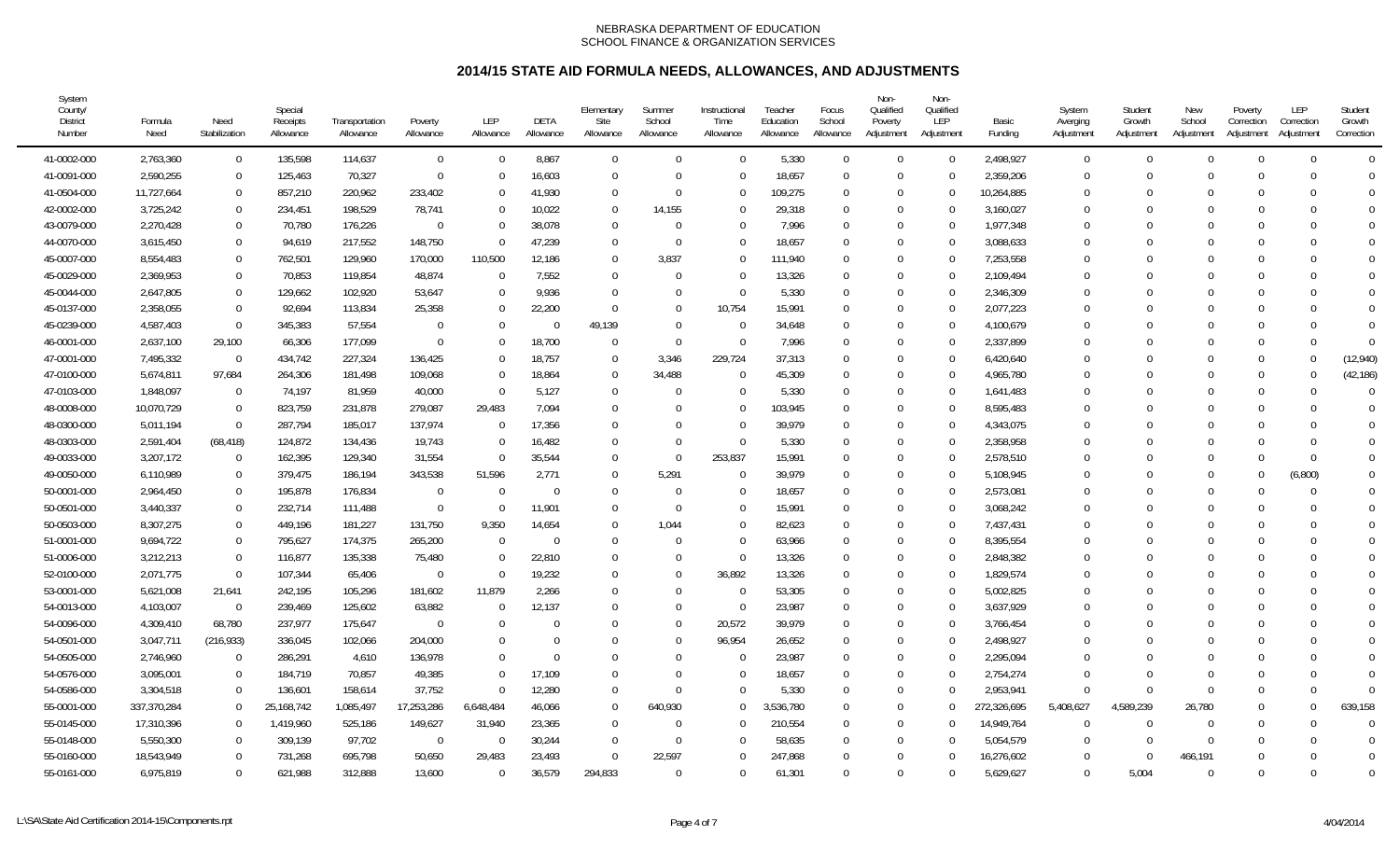| System<br>County/<br><b>District</b><br>Number | Formula<br>Need | Need<br>Stabilization | Special<br>Receipts<br>Allowance | Transportation<br>Allowance | Poverty<br>Allowance | <b>LEP</b><br>Allowance | DETA<br>Allowance | Elementary<br>Site<br>Allowance | Summer<br>School<br>Allowance | Instructional<br>Time<br>Allowance | Teacher<br>Education<br>Allowance | Focus<br>School<br>Allowance | Non-<br>Qualified<br>Poverty<br>Adjustment | Non-<br>Qualified<br>LEP<br>Adjustment | Basic<br>Funding | System<br>Averging<br>Adjustment | Student<br>Growth<br>Adjustment | New<br>School<br>Adjustment | Poverty<br>Correction<br>Adjustment | LEP<br>Correction<br>Adjustment | Student<br>Growth<br>Correction |
|------------------------------------------------|-----------------|-----------------------|----------------------------------|-----------------------------|----------------------|-------------------------|-------------------|---------------------------------|-------------------------------|------------------------------------|-----------------------------------|------------------------------|--------------------------------------------|----------------------------------------|------------------|----------------------------------|---------------------------------|-----------------------------|-------------------------------------|---------------------------------|---------------------------------|
| 56-0001-000                                    | 34,425,661      | $\overline{0}$        | 2,219,595                        | 157,371                     | 1,020,000            | 61,424                  | 42,799            | $\mathbf 0$                     | $\Omega$                      | $\Omega$                           | 362,473                           | $\Omega$                     | $\Omega$                                   | $\Omega$                               | 30,398,361       | 163,638                          | $\Omega$                        | $\Omega$                    | $\Omega$                            | $\Omega$                        | $\Omega$                        |
| 56-0006-000                                    | 2,951,810       | $\Omega$              | 106,033                          | 83,836                      | 26,480               | $\Omega$                | 37,287            | $\Omega$                        | $\Omega$                      | $\Omega$                           | 15,991                            | $\Omega$                     | $\Omega$                                   | $\Omega$                               | 2,682,182        | $\theta$                         |                                 | $\Omega$                    |                                     | $\Omega$                        | $\Omega$                        |
| 56-0007-000                                    | 3,231,821       | $\Omega$              | 169,679                          | 89,822                      | $\Omega$             |                         | 45,497            | $\Omega$                        | $\Omega$                      | $\Omega$                           | 26,652                            | $\Omega$                     | $\Omega$                                   | $\Omega$                               | 2,900,170        | $\Omega$                         |                                 |                             | $\Omega$                            | $\Omega$                        | $\Omega$                        |
| 56-0037-000                                    | 5,761,821       | $\Omega$              | 225,244                          | 116,272                     | 41,129               |                         | 27,599            | $\Omega$                        | $\Omega$                      | 11,487                             | 39,979                            | $\Omega$                     | $\Omega$                                   | $\Omega$                               | 5,300,111        | $\Omega$                         |                                 |                             |                                     | $\Omega$                        | $\Omega$                        |
| 56-0055-000                                    | 4,474,056       | $\Omega$              | 217,566                          | 71,504                      | 53,696               | 16,027                  | 18,700            | $\mathbf{0}$                    | $\Omega$                      | $\Omega$                           | 29,318                            | $\Omega$                     | $\Omega$                                   | $\Omega$                               | 4,067,245        | $\Omega$                         |                                 |                             |                                     | $\Omega$                        | $\mathbf 0$                     |
| 56-0565-000                                    | 2,825,246       | 27,003                | 96,705                           | 195,558                     | $\overline{0}$       |                         | 18,741            | $\overline{0}$                  | $\Omega$                      | $\Omega$                           | 7,996                             | $\Omega$                     | $\Omega$                                   | $\Omega$                               | 2,479,243        | $\Omega$                         |                                 |                             |                                     | $\Omega$                        | $\bigcap$                       |
| 57-0501-000                                    | 2,938,464       | 41,144                | 132,445                          | 219,175                     | 44,719               | $\Omega$                | 30,699            | $\Omega$                        | $\Omega$                      | $\Omega$                           | 2,665                             | $\Omega$                     | $\Omega$                                   | $\Omega$                               | 2,467,618        | $\Omega$                         |                                 |                             |                                     | $\Omega$                        | $\sqrt{ }$                      |
| 58-0025-000                                    | 1,973,392       | $\Omega$              | 62,062                           | 115,825                     | 37,476               |                         | 964               | $\Omega$                        | $\Omega$                      | 10,421                             | 7,996                             | $\Omega$                     | $\Omega$                                   |                                        | 1,738,648        | $\Omega$                         |                                 |                             |                                     |                                 | $\Omega$                        |
| 59-0001-000                                    | 5,858,867       | $\Omega$              | 470,185                          | 12,563                      | 155,866              | 86,890                  | 20,606            | $\Omega$                        | $\Omega$                      | $\Omega$                           | 37,313                            | $\Omega$                     | $\Omega$                                   | $\Omega$                               | 5,075,444        | $\overline{0}$                   |                                 |                             |                                     | ∩                               | $\theta$                        |
| 59-0002-000                                    | 37,546,205      | $\Omega$              | 3,208,297                        | 228,918                     | 2,299,340            | 426,991                 | 20,377            | $\Omega$                        | 226,752                       | $\Omega$                           | 426,439                           | $\Omega$                     | $\Omega$                                   | $\Omega$                               | 30,506,646       | 51,656                           | 150,789                         |                             |                                     | $\Omega$                        | $\bigcap$                       |
| 59-0005-000                                    | 4,812,116       | $\overline{0}$        | 222,284                          | 110,853                     | 21,250               | $\Omega$                | 20,901            | $\overline{0}$                  | $\Omega$                      | $\Omega$                           | 31,983                            | $\Omega$                     | $\Omega$                                   | $\Omega$                               | 4,404,845        | $\Omega$                         |                                 |                             |                                     | $\Omega$                        | $\bigcap$                       |
| 59-0013-000                                    | 2,539,373       | 146,172               | 152,949                          | 111,282                     | $\mathbf 0$          |                         | 753               | $\overline{0}$                  | $\Omega$                      | $\Omega$                           | 15,991                            | $\Omega$                     | $\Omega$                                   |                                        | 2,112,225        | $\Omega$                         |                                 |                             |                                     | ∩                               | $\bigcap$                       |
| 59-0080-000                                    | 3,809,302       | $\mathbf 0$           | 330,458                          | 179,153                     | $\mathbf{0}$         |                         | 15,810            | $\mathbf{0}$                    | $\Omega$                      | $\overline{0}$                     | 37,313                            | $\Omega$                     | $\Omega$                                   | ∩                                      | 3,246,567        | $\Omega$                         |                                 |                             |                                     | $\Omega$                        | $\bigcap$                       |
| 60-0090-000                                    | 2,046,613       | $\Omega$              | 87,336                           | 100,585                     | $\mathbf 0$          | $\Omega$                | 18,956            | $\Omega$                        | $\Omega$                      | 55,545                             | 5,330                             | $\Omega$                     | $\Omega$                                   | $\Omega$                               | 1,778,861        | $\Omega$                         |                                 |                             |                                     | $\Omega$                        | $\overline{0}$                  |
| 61-0004-000                                    | 8,067,758       | $\Omega$              | 580,480                          | 236,699                     | 229,623              |                         | 2,827             | $\mathbf{0}$                    | $\Omega$                      | $\Omega$                           | 53,305                            | $\Omega$                     | $\Omega$                                   | $\Omega$                               | 6,964,824        | $\Omega$                         |                                 |                             |                                     | $\Omega$                        | $\mathbf 0$                     |
| 61-0049-000                                    | 3,301,461       | $\Omega$              | 87,906                           | 90,676                      | 55,250               |                         | 30,739            | $\Omega$                        | $\Omega$                      | $\Omega$                           | 13,326                            | $\Omega$                     | $\Omega$                                   | $\Omega$                               | 3,023,565        | $\Omega$                         |                                 |                             | $\Omega$                            | $\Omega$                        | $\Omega$                        |
| 62-0021-000                                    | 5,076,802       | $\Omega$              | 226,494                          | 185,763                     | 169,934              | 21,250                  | $\Omega$          | $\Omega$                        | $\Omega$                      | $\Omega$                           | 26,652                            | $\Omega$                     | $\Omega$                                   |                                        | 4,447,694        | $\Omega$                         |                                 |                             | $\Omega$                            | (985)                           | $\Omega$                        |
| 62-0063-000                                    | 6,200,472       | 353,273               | 354,774                          | 265,596                     | 250,303              | 63,880                  | 4,128             | $\mathbf 0$                     | $\Omega$                      | $\Omega$                           | 29,318                            | $\Omega$                     | $\Omega$                                   | $\Omega$                               | 4,879,200        | $\Omega$                         |                                 |                             |                                     | $\Omega$                        | $\Omega$                        |
| 63-0001-000                                    | 3,802,440       | $\overline{0}$        | 190,797                          | 118,918                     | 64,679               | $\Omega$                | $\Omega$          | $\Omega$                        | $\Omega$                      | $\Omega$                           | 39,979                            | $\Omega$                     | $\Omega$                                   | $\Omega$                               | 3,388,068        | $\Omega$                         |                                 | - C                         |                                     | $\Omega$                        | $\Omega$                        |
| 63-0030-000                                    | 5,788,335       | $\Omega$              | 280,719                          | 235,135                     | $\Omega$             |                         | 96,311            | 343,972                         | $\sqrt{ }$                    | $\Omega$                           | 39,979                            | $\Omega$                     | $\Omega$                                   | $\Omega$                               | 4,792,220        | $\Omega$                         |                                 |                             |                                     | $\Omega$                        | $\Omega$                        |
| 64-0023-000                                    | 3,711,324       | $\mathbf 0$           | 139,837                          | 228,536                     | 59,075               | $\Omega$                | $\Omega$          | $\Omega$                        | $\Omega$                      | $\Omega$                           | 34,648                            | $\Omega$                     | $\Omega$                                   |                                        | 3,249,228        | $\Omega$                         |                                 |                             |                                     | $\Omega$                        | $\Omega$                        |
| 64-0029-000                                    | 8,832,334       | $\overline{0}$        | 576,790                          | 199,083                     | 351,993              | 24,650                  | $\Omega$          | $\Omega$                        | $\Omega$                      | $\Omega$                           | 114,606                           | $\Omega$                     | $\Omega$                                   | $\Omega$                               | 7,565,212        | $\Omega$                         |                                 |                             |                                     | $\Omega$                        | $\bigcap$                       |
| 65-0011-000                                    | 5,561,337       | (197, 255)            | 459,801                          | 215,337                     | 171,394              | $\Omega$                | 13,170            | $\overline{0}$                  | 13,575                        | $\Omega$                           | 45,309                            | $\Omega$                     | $\Omega$                                   | $\Omega$                               | 4,840,005        | $\Omega$                         |                                 |                             |                                     | $\Omega$                        | $\bigcap$                       |
| 65-2005-000                                    | 9,251,359       | 761,381               | 708,333                          | 643,637                     | 232,067              | $\Omega$                | 18,336            | $\overline{0}$                  | 7,233                         | $\Omega$                           | 53,305                            | $\Omega$                     | $\Omega$                                   | $\Omega$                               | 6,827,068        | $\Omega$                         |                                 |                             |                                     | $\Omega$                        | $\overline{0}$                  |
| 66-0027-000                                    | 8,115,203       | $\Omega$              | 528,795                          | 234,229                     | 78,439               |                         | 18,165            | $\overline{0}$                  | - 0                           | 50,810                             | 71,962                            | $\Omega$                     | $\Omega$                                   | $\Omega$                               | 7,132,805        | $\Omega$                         |                                 |                             |                                     | $\Omega$                        | $\Omega$                        |
| 66-0111-000                                    | 13,735,384      | $\Omega$              | 1,328,783                        | 157,294                     | 318,679              | 122,847                 | 63,247            | $\overline{0}$                  | 28,493                        | 306,705                            | 170,576                           | $\Omega$                     | $\Omega$                                   |                                        | 11,238,761       | $\Omega$                         |                                 |                             | $\Omega$                            | $\Omega$                        | $\Omega$                        |
| 66-0501-000                                    | 4,976,293       | $\overline{0}$        | 226,872                          | 214,146                     | 66,276               |                         | 30,328            | $\overline{0}$                  | 21,979                        | - 0                                | 26,652                            | $\Omega$                     | $\Omega$                                   | 0                                      | 4,390,039        | $\Omega$                         |                                 | $\lceil$                    |                                     | ∩                               | $\sqrt{ }$                      |
| 67-0001-000                                    | 3,698,850       | $\mathbf 0$           | 135,586                          | 174,300                     | 106,135              | $\Omega$                | 31,317            | $\overline{0}$                  | $\Omega$                      | 114,992                            | 23,987                            | $\Omega$                     | $\Omega$                                   | ∩                                      | 3,112,532        | $\Omega$                         |                                 |                             |                                     | $\Omega$                        | $\Omega$                        |
| 67-0069-000                                    | 2,685,366       | $\mathbf 0$           | 125,088                          | 179,270                     | $\overline{0}$       | $\Omega$                | $\overline{0}$    | $\overline{0}$                  | $\overline{0}$                | 14,270                             | 23,987                            | $\Omega$                     | $\Omega$                                   | $\Omega$                               | 2,342,751        | $\Omega$                         |                                 |                             |                                     | $\Omega$                        | $\Omega$                        |
| 68-0020-000                                    | 5,330,443       | 449,872               | 271,623                          | 191,589                     | 18,832               | 40,949                  | 34,170            | $\overline{0}$                  | $\Omega$                      | $\Omega$                           | 37,313                            | $\Omega$                     | $\Omega$                                   | $\Omega$                               | 4,286,094        | $\Omega$                         |                                 |                             |                                     | $\Omega$                        | $\Omega$                        |
| 69-0044-000                                    | 11,109,049      | $\Omega$              | 872,030                          | 165,222                     | 204,868              | 90,907                  | 10,185            | $\overline{0}$                  | 28,834                        | 57,267                             | 69,296                            | $\Omega$                     | $\Omega$                                   |                                        | 9,610,440        | $\Omega$                         |                                 |                             | $\Omega$                            | $\Omega$                        | $\Omega$                        |
| 69-0054-000                                    | 3,442,977       | $\overline{0}$        | 211,204                          | 109,610                     | 47,590               |                         | 13,366            | $\overline{0}$                  | $\Omega$                      | $\overline{0}$                     | 23,987                            | $\Omega$                     | $\Omega$                                   | 0                                      | 3,037,220        | $\Omega$                         |                                 |                             |                                     | ∩                               | $\bigcap$                       |
| 69-0055-000                                    | 2,797,707       | $\mathbf 0$           | 189,696                          | 118,433                     | $\mathbf{0}$         |                         | 15,413            | $\overline{0}$                  | $\Omega$                      | $\mathbf 0$                        | 13,326                            | $\Omega$                     | $\Omega$                                   | $\Omega$                               | 2,460,839        | $\Omega$                         |                                 |                             |                                     | $\Omega$                        | $\Omega$                        |
| 70-0002-000                                    | 7,472,224       | $\Omega$              | 397,800                          | 290,830                     | 34,881               | $\Omega$                | 28,990            | $\Omega$                        | $\Omega$                      | 109,080                            | 58,635                            | $\Omega$                     | $\Omega$                                   | $\Omega$                               | 6,552,007        | $\Omega$                         |                                 |                             | $\Omega$                            | $\Omega$                        | $\theta$                        |
| 70-0005-000                                    | 4,007,127       | $\overline{0}$        | 301,630                          | 184,220                     | $\Omega$             |                         | 9,501             | $\Omega$                        | $\Omega$                      | $\Omega$                           | 29,318                            | $\Omega$                     | $\Omega$                                   | $\Omega$                               | 3,482,458        | $\Omega$                         | 0                               |                             | $\Omega$                            | $\Omega$                        | $\overline{0}$                  |
| 70-0542-000                                    | 2,941,620       | 22,477                | 200,388                          | 104,502                     | $\Omega$             |                         | 2,348             | $\Omega$                        | $\Omega$                      | 10,726                             | 10,661                            | $\Omega$                     | $\Omega$                                   |                                        | 2,629,108        | $\Omega$                         |                                 | $\Omega$                    | (38, 590)                           | $\Omega$                        | $\overline{0}$                  |
| 71-0001-000                                    | 32,900,118      | $\Omega$              | 2,008,813                        | 76,302                      | 1,715,442            | 1,056,485               | 12,219            | $\Omega$                        | 74,433<br>$\Omega$            | $\Omega$<br>$\Omega$               | 357,143                           | $\Omega$<br>$\Omega$         | $\Omega$<br>$\Omega$                       |                                        | 27,599,281       | $\Omega$<br>$\Omega$             | U<br>$\Omega$                   | $\cap$                      | $\cap$                              | $\Omega$<br>$\Omega$            | $\Omega$                        |
| 71-0005-000                                    | 8,338,088       | (453, 455)            | 708,949                          | 112,511                     | 136,000              | 153,000                 | 419               | 343,972                         |                               |                                    | 77,292                            |                              |                                            | $\Omega$                               | 7,259,400        |                                  |                                 |                             |                                     |                                 | $\Omega$                        |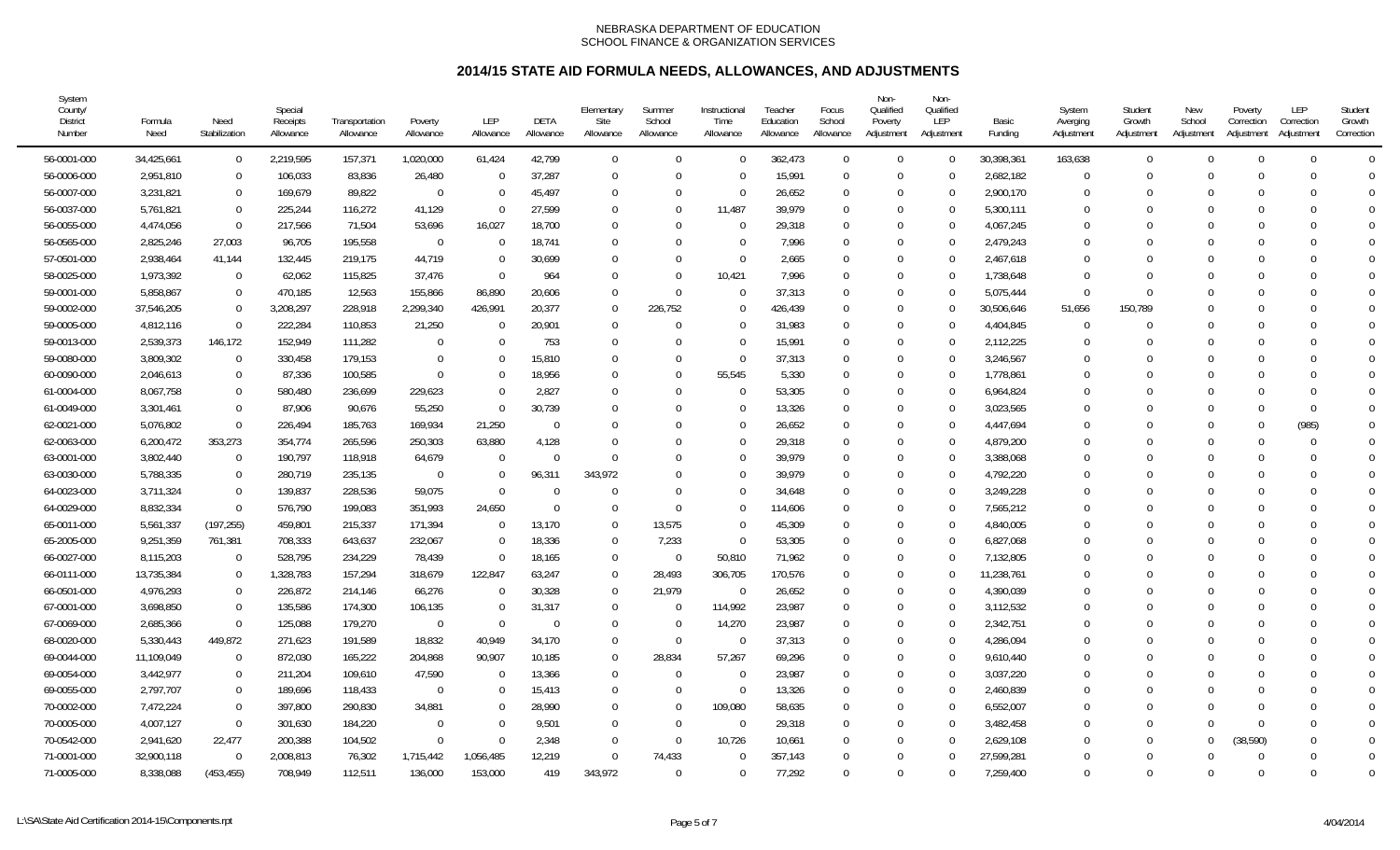| System<br>County/<br><b>District</b><br>Number | Formula<br>Need        | Need<br>Stabilization | Special<br>Receipts<br>Allowance | Transportation<br>Allowance | Poverty<br>Allowance | <b>LEP</b><br>Allowance | DETA<br>Allowance | Elementary<br>Site<br>Allowance | Summer<br>School<br>Allowance | Instructional<br>Time<br>Allowance | Teacher<br>Education<br>Allowance | Focus<br>School<br>Allowance | Non-<br>Qualified<br>Poverty<br>Adjustment | Non-<br>Qualified<br>LEP<br>Adjustment | Basic<br>Funding | System<br>Averging<br>Adjustment | Student<br>Growth<br>Adjustment | New<br>School<br>Adjustment | Poverty<br>Correction<br>Adjustment | LEP<br>Correction<br>Adjustment | Student<br>Growth<br>Correction |
|------------------------------------------------|------------------------|-----------------------|----------------------------------|-----------------------------|----------------------|-------------------------|-------------------|---------------------------------|-------------------------------|------------------------------------|-----------------------------------|------------------------------|--------------------------------------------|----------------------------------------|------------------|----------------------------------|---------------------------------|-----------------------------|-------------------------------------|---------------------------------|---------------------------------|
| 71-0067-000                                    | 3,330,143              | $\mathbf 0$           | 247,324                          | 82,226                      | $\mathbf 0$          | $\Omega$                | 15,343            | $\mathbf 0$                     | $\Omega$                      | $\Omega$                           | 23,987                            | $\Omega$                     | $\Omega$                                   | $\Omega$                               | 2,961,264        | $\overline{0}$                   | $\Omega$                        | $\Omega$                    | $\Omega$                            | $\Omega$                        | $\Omega$                        |
| 72-0015-000                                    | 4,644,458              | $\Omega$              | 232,051                          | 156,080                     | $\mathbf{0}$         |                         | 12,942            | $\overline{0}$                  | $\Omega$                      | $\Omega$                           | 34,648                            | $\Omega$                     | $\Omega$                                   | $\Omega$                               | 4,208,737        | $\Omega$                         |                                 | $\Omega$                    | $\Omega$                            |                                 | $\Omega$                        |
| 72-0019-000                                    | 3,411,053              | (25,621)              | 268,957                          | 101,996                     | 30,347               |                         | 22,916            | $\overline{0}$                  | $\Omega$                      | $\Omega$                           | 21,322                            | $\theta$                     | $\Omega$                                   | $\Omega$                               | 2,991,137        | $\Omega$                         |                                 |                             | $\Omega$                            |                                 | $\Omega$                        |
| 72-0032-000                                    | 4,741,121              | $\Omega$              | 226,964                          | 137,035                     | 58,259               | 34,397                  | 16,195            | $\Omega$                        | $\Omega$                      | $\Omega$                           | 23,987                            | $\Omega$                     | $\Omega$                                   | $\Omega$                               | 4,244,284        | $\theta$                         |                                 | $\Omega$                    | $\Omega$                            |                                 | $\Omega$                        |
| 72-0075-000                                    | 3,239,868              | $\Omega$              | 141,966                          | 189,155                     | $\Omega$             | $\Omega$                | 13,035            | $\Omega$                        | $\Omega$                      | $\Omega$                           | 18,657                            | $\Omega$                     | $\Omega$                                   | $\Omega$                               | 2,877,055        | 0                                |                                 | $\Omega$                    | $\Omega$                            |                                 | $\Omega$                        |
| 73-0017-000                                    | 13,677,821             | $\Omega$              | 1,201,950                        | 218,080                     | 532,468              | 39,311                  | 15,500            | $\Omega$                        | 7,309                         | $\Omega$                           | 93,284                            | $\Omega$                     | $\Omega$                                   |                                        | 11,569,919       | $\Omega$                         |                                 | $\Omega$                    | $\Omega$                            |                                 | $\Omega$                        |
| 73-0179-000                                    | 3,851,430              | 159,351               | 142,555                          | 265,371                     | $\Omega$             |                         | 29,205            | $\Omega$                        | 8,971                         | $\Omega$                           | 18,657                            | $\Omega$                     | $\Omega$                                   | $\Omega$                               | 3,227,320        | $\Omega$                         |                                 | $\Omega$                    | $\Omega$                            |                                 | $\Omega$                        |
| 74-0056-000                                    | 9,193,889              | $\Omega$              | 631,971                          | 209,522                     | 608,556              |                         | 22,986            | $\Omega$                        | $\Omega$                      | $\Omega$                           | 90,618                            | $\Omega$                     | $\Omega$                                   | $\Omega$                               | 7,630,235        | $\Omega$                         |                                 |                             | $\Omega$                            |                                 | $\Omega$                        |
| 74-0070-000                                    | 5,107,442              | 31,534                | 531,068                          | 302,153                     | $\Omega$             | 0                       | $\Omega$          | $\Omega$                        | $\Omega$                      | $\Omega$                           | 34,648                            | $\Omega$                     | $\Omega$                                   | $\Omega$                               | 4,208,039        | 0                                |                                 |                             | $\Omega$                            |                                 | $\Omega$                        |
| 75-0100-000                                    | 2,839,712              | $\Omega$              | 154,881                          | $\Omega$                    | $\Omega$             |                         | 9,107             | 147,416                         | $\Omega$                      | $\Omega$                           | 10,661                            | $\Omega$                     | $\Omega$                                   | $\Omega$                               | 2,517,647        | $\Omega$                         |                                 |                             |                                     |                                 | $\Omega$                        |
| 76-0002-000                                    | 18,289,228             | $\Omega$              | 1,028,593                        | 329,102                     | 1,310,253            | 1,112,995               | 21,142            | $\Omega$                        | 354,725                       | $\Omega$                           | 191.898                           | $\Omega$                     | $\Omega$                                   |                                        | 13,834,357       | $\Omega$                         | 169,315                         | $\Omega$                    | $\Omega$                            | U                               | (63, 152)                       |
| 76-0044-000                                    | 2,798,344              | $\Omega$              | 186,777                          | 67,981                      | 23,823               | 31,940                  | 23,553            | $\Omega$                        | 2,924                         | $\Omega$                           | 18,657                            | $\Omega$                     | $\Omega$                                   | $\Omega$                               | 2,442,689        | $\Omega$                         |                                 | $\cup$                      | $\Omega$                            |                                 | $\Omega$                        |
| 76-0068-000                                    | 3,294,161              | 37,206                | 184,346                          | 85,455                      | 24,472               | $\Omega$                | 32,795            | $\Omega$                        | $\Omega$                      | $\Omega$                           | 15,991                            | $\Omega$                     | (24, 472)                                  | $\Omega$                               | 2,963,648        | $\theta$                         |                                 | $\Omega$                    | (25, 282)                           |                                 | $\Omega$                        |
| 76-0082-000                                    | 6,093,139              | $\Omega$              | 263,510                          | 83,500                      | 51,000               | 51,000                  | 35,784            | $\Omega$                        | $\Omega$                      | $\Omega$                           | 53,305                            | $\Omega$                     | $\Omega$                                   | $\Omega$                               | 5,555,040        | $\Omega$                         | $\Omega$                        | $\Omega$                    | $\Omega$                            |                                 | $\Omega$                        |
| 77-0001-000                                    | 87,741,915             | $\Omega$              | 6,212,964                        | 1,948,945                   | 2,370,677            | 393,111                 | 373,687           | $\Omega$                        | 1.960.590                     | $\Omega$                           | ,156,716                          | $\Omega$                     | $\Omega$                                   | ∩                                      | 71,760,187       | 1,541,163                        | 23,874                          | $\Omega$                    | $\Omega$                            |                                 | $\Omega$                        |
| 77-0027-000                                    | 95,176,194             | $\Omega$              | 6,653,876                        | 833,954                     | 1,170,601            | 366,084                 | 60,690            | $\Omega$                        | 339,283                       | $\Omega$                           | 1,130,064                         | $\Omega$                     | $\Omega$                                   |                                        | 79,994,874       | 1,785,169                        | 1,471,725                       | 74,191                      | $\Omega$                            |                                 | ,295,684                        |
| 77-0037-000                                    | 32,028,332             | $\Omega$              | 1,755,257                        | 432,135                     | 31,243               | 29,483                  | 22,664            | $\overline{0}$                  | $\Omega$                      | $\Omega$                           | 402,452                           | $\Omega$                     | $\Omega$                                   |                                        | 27,382,968       | 0                                | 943,957                         | 467,362                     | $\Omega$                            |                                 | 560,810                         |
| 77-0046-000                                    | 11,706,834             | 1,214,959             | 913,115                          | 303,238                     | 68,983               | 0                       | 16,804            | $\overline{0}$                  | $\overline{0}$                | $\Omega$                           | 117,271                           | $\Omega$                     | $\Omega$                                   | $\Omega$                               | 9,072,464        | $\overline{0}$                   | $\Omega$                        | $\Omega$                    | $\Omega$                            |                                 |                                 |
| 78-0001-000                                    | 9,043,663              | $\Omega$              | 488,021                          | 211,907                     | 149,717              | 29,483                  | 11,519            | $\overline{0}$                  | 52,837                        | $\overline{0}$                     | 74,627                            | $\Omega$                     | $\Omega$                                   | $\Omega$                               | 8,020,723        | $\Omega$                         | 4,830                           | $\Omega$                    | $\Omega$                            |                                 | $\Omega$                        |
| 78-0009-000                                    | 5,235,614              | $\Omega$              | 320,362                          | 120,056                     | 31,507               | $\Omega$                | 25,442            | $\overline{0}$                  | 3,516                         | 68,671                             | 34,648                            | $\Omega$                     | $\Omega$                                   | $\Omega$                               | 4,631,413        | $\Omega$                         | $\Omega$                        | $\Omega$                    | $\Omega$                            |                                 | $\Omega$                        |
| 78-0039-000                                    | 10,753,138             | $\Omega$              | 783,519                          | 348,741                     | 206,550              | 29,483                  | $\Omega$          | $\overline{0}$                  | 26,700                        | 651,866                            | 93,284                            | $\Omega$                     | $\Omega$                                   |                                        | 8,608,497        | $\Omega$                         | 4,498                           | 0                           | $\Omega$                            |                                 |                                 |
| 78-0072-000                                    | 3,278,532              | (100, 566)            | 112,609                          | 106,964                     | 49,300               | $\Omega$                | 32,902            | $\mathbf 0$                     | $\overline{0}$                | $\overline{0}$                     | 26,652                            | $\Omega$                     | $\Omega$                                   | $\theta$                               | 3,050,671        | $\Omega$                         |                                 | $\Omega$                    | $\Omega$                            |                                 | $\Omega$                        |
| 78-0107-000                                    | 2,934,823              | $\Omega$              | 82,351                           | 70,424                      | 38,978               |                         | 13,164            | $\overline{0}$                  | 24,916                        | 28,019                             | 21,322                            | $\Omega$                     | $\Omega$                                   | $\Omega$                               | 2,655,648        | $\Omega$                         |                                 |                             | $\Omega$                            |                                 |                                 |
| 79-0002-000                                    | 3,114,937              | $\Omega$              | 167,541                          | 21,470                      | 109,422              | 4,250                   | 22,073            | $\overline{0}$                  | - 0                           | 42,607                             | 2,665                             | $\Omega$                     | $\Omega$                                   | $\Omega$                               | 2,744,908        | $\theta$                         |                                 | $\Omega$                    | $\Omega$                            |                                 | $\Omega$                        |
| 79-0011-000                                    | 4,860,044              | $\Omega$              | 229,717                          | 187,669                     | 186,206              | 29,483                  | 23,386            | $\Omega$                        | 16,647                        | $\Omega$                           | 29,318                            | $\Omega$                     | $\Omega$                                   | $\Omega$                               | 4,157,619        | $\Omega$                         |                                 | $\Omega$                    | $\Omega$                            |                                 | $\Omega$                        |
| 79-0016-000                                    | 18,878,621             | $\Omega$              | 1,110,075                        | 121,733                     | 1,007,216            | 27,444                  | 808               | $\Omega$                        | - 0                           | $\Omega$                           | 215,885                           | $\Omega$                     | $\Omega$                                   |                                        | 16,277,697       | $\Omega$                         |                                 | 117.764                     | $\Omega$                            |                                 | $\Omega$                        |
| 79-0031-000                                    | 6,979,495              | $\Omega$              | 304,539                          | 92,660                      | 230,421              | 25,073                  | 14,342            | $\Omega$                        | - 0                           | $\Omega$                           | 50,640                            | $\Omega$                     | $\Omega$                                   | $\Omega$                               | 6,261,820        | $\Omega$                         |                                 | $\Omega$                    | $\Omega$                            |                                 |                                 |
| 79-0032-000                                    | 29,964,943             | $\Omega$              | 1,952,449                        | 256,937                     | 2,505,128            | 497,121                 | 72,106            | 294,833                         | 292,825                       | 690,530                            | 290,512                           | $\Omega$                     | $\Omega$                                   | $\Omega$                               | 23,174,548       | $\Omega$                         | 127,060                         | $\Omega$                    | $\Omega$                            |                                 | (189, 107)                      |
| 80-0005-000                                    | 7,603,915              | $\Omega$              | 204,424                          | 151,217                     | 18,901               | $\Omega$                | 37,168            | $\Omega$                        | 8,146                         | 21,302                             | 74,627                            | $\Omega$                     | $\Omega$                                   | $\Omega$                               | 7,088,130        | $\Omega$                         |                                 | $\Omega$                    | $\Omega$                            |                                 | $\Omega$                        |
| 80-0009-000                                    | 13,644,999             | $\Omega$              | 1,532,713                        | 285,043                     | 72,250               | 29,750                  | 13,074            | $\Omega$                        | - 0                           | $\Omega$                           | 167,910                           | $\Omega$                     | $\Omega$                                   | $\Omega$                               | 11,544,259       | $\Omega$                         |                                 | 0                           |                                     |                                 | $\Omega$                        |
| 80-0567-000                                    | 5,595,133              | $\Omega$              | 546,783                          | 468,672                     | 73,182               |                         | 14,219            | $\Omega$                        | 10,030                        | $\Omega$                           | 61,301                            | $\Omega$                     | $\Omega$                                   |                                        | 4,420,947        | $\Omega$                         |                                 | $\Omega$                    | $\cap$                              |                                 | $\Omega$                        |
| 81-0003-000                                    | 2,486,228              | (122, 603)            | 104,234                          | 81,597                      | 148,750              |                         | 7,029             | $\Omega$                        | $\Omega$                      | $\Omega$                           | $\Omega$                          | $\Omega$                     | $\Omega$                                   | $\Omega$                               | 2,267,221        | $\Omega$                         | $\Omega$                        | $\Omega$                    | $\Omega$                            | $\Omega$                        | $\Omega$                        |
| 81-0010-000                                    | 8,375,154              | $\Omega$              | 554,481                          | 210,063                     | 374,288              | $\Omega$                | $\Omega$          | 491,388                         | $\Omega$                      | $\Omega$                           | 53,305                            | $\Omega$                     | $\Omega$                                   | $\Omega$                               | 6,696,024        | $\Omega$                         | 5,107                           | $\Omega$                    |                                     | (9, 503)                        | $\Omega$                        |
| 82-0001-000                                    | 3,899,877              | $\Omega$              | 129,259                          | 189,884                     | 83,235               | 4,590                   | 14,975            | $\Omega$                        | $\Omega$                      | $\Omega$                           | 31,983                            | $\Omega$                     | $\Omega$                                   | (4,590)                                | 3,454,366        | $\Omega$                         |                                 | $\Omega$                    | $\cap$                              | (3,825)                         | $\Omega$                        |
| 82-0015-000                                    | 2,108,523              | $\Omega$<br>$\Omega$  | 89,739                           | 90,516                      | 55,881<br>$\Omega$   | $\Omega$                | 16,694            | $\Omega$<br>$\Omega$            | $\Omega$                      | $\Omega$<br>$\Omega$               | 2,665                             | $\Omega$<br>$\Omega$         | $\Omega$<br>$\Omega$                       | $\Omega$                               | 1,853,028        | 0<br>$\Omega$                    |                                 | $\Omega$                    |                                     | U                               | $\Omega$                        |
| 83-0500-000                                    | 1,957,714<br>5,481,655 | $\Omega$              | 59,547                           | 30,587<br>164,417           | 133,505              |                         | 30,016<br>19,027  | $\Omega$                        | $\Omega$<br>$\Omega$          | $\Omega$                           | 7,996<br>47,974                   | $\Omega$                     | $\Omega$                                   |                                        | 1,829,568        | $\Omega$                         |                                 |                             |                                     |                                 |                                 |
| 84-0003-000                                    |                        | $\Omega$              | 404,751                          |                             |                      | 0                       |                   | $\Omega$                        | $\Omega$                      | $\Omega$                           |                                   | $\Omega$                     | $\Omega$                                   | $\Omega$                               | 4,711,980        | $\Omega$                         | $\cap$                          | $\Omega$                    | $\Omega$                            |                                 | $\Omega$                        |
| 85-0060-000                                    | 3,245,956              |                       | 115,164                          | 167,945                     | 43,238               |                         | 14,029            |                                 |                               |                                    | 18,657                            |                              |                                            |                                        | 2,886,923        |                                  |                                 |                             |                                     |                                 |                                 |